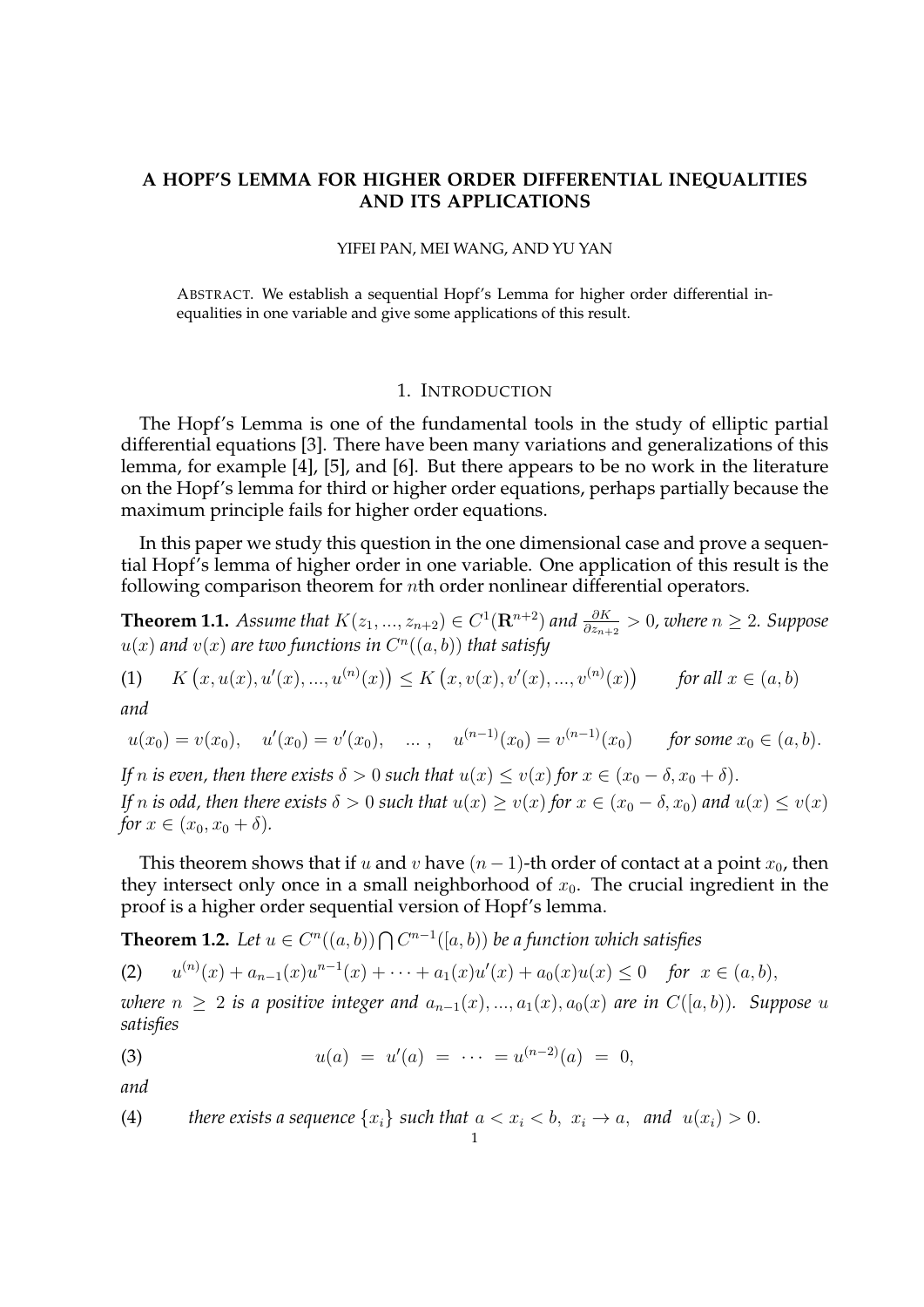*Then*  $u^{(n-1)}(a) > 0$ . Furthermore,  $u > 0$  in a neighborhood of a.

*When*  $n = 2$ , it suffices to assume that  $a_1(x)$  and  $a_0(x)$  are bounded functions.

The Taylor's expansion of  $u$  at  $a$  and Condition (4) easily imply that  $u^{(n-1)}(a) \geq 0$ , so the key is that it is strictly positive. At the right side endpoint of an interval, we have

**Theorem 1.3.** Let  $u \in C^n((a, b)) \bigcap C^{n-1}((a, b])$  be a function which satisfies

$$
u^{(n)}(x) + a_{n-1}(x)u^{n-1}(x) + \cdots + a_1(x)u'(x) + a_0(x)u(x) \le 0 \quad \text{for } x \in (a, b),
$$

*where*  $n \geq 2$  *is a positive integer and*  $a_{n-1}(x),...,a_1(x),a_0(x)$  *are in*  $C((a, b])$ *. Suppose u satisfies*

(5) 
$$
u(b) = u'(b) = \cdots = u^{(n-2)}(b) = 0.
$$

*If* n *is even and*

(6) *there exists a sequence* 
$$
\{x_i\}
$$
 *such that*  $a < x_i < b$ ,  $x_i \rightarrow b$ , *and*  $u(x_i) > 0$ ,

*then*  $u^{(n-1)}(b) < 0$  *and*  $u > 0$  *in a neighborhood of*  $b$ *.* 

*If* n *is odd and*

(7) there exists a sequence 
$$
\{x_i\}
$$
 such that  $a < x_i < b, x_i \rightarrow b, \text{ and } u(x_i) < 0,$ 

*then*  $u^{(n-1)}(b) < 0$  *and*  $u < 0$  *in a neighborhood of*  $b$ *.* 

*When*  $n = 2$ , it suffices to assume that  $a_1(x)$  and  $a_0(x)$  are bounded functions.

In the subsequent sections we will prove the above theorems and discuss some applications.

#### 2. PROOF OF THE COMPARISON THEOREM

Since u must be negative or 0 near  $a$  if condition (4) is not met, an equivalent statement of Theorem 1.2 is

**Theorem 2.1.** Let  $u \in C^n((a, b)) \bigcap C^{n-1}([a, b))$  be a function which satisfies

$$
u^{(n)}(x) + a_{n-1}(x)u^{n-1}(x) + \cdots + a_1(x)u'(x) + a_0(x)u(x) \le 0 \quad \text{for } x \in (a, b),
$$

*where*  $n \geq 2$  *is a positive integer and*  $a_{n-1}(x), ..., a_1(x), a_0(x)$  *are in*  $C([a, b))$ *. If*

$$
u(a) = u'(a) = \cdots = u^{(n-2)}(a) = u^{(n-1)}(a) = 0,
$$

*then*  $u(x) \leq 0$  *for all* x *sufficiently close to a.* 

*When*  $n = 2$ , it suffices to assume that  $a_1(x)$  and  $a_0(x)$  are bounded functions.

Similarly, an equivalence of Theorem 1.3 is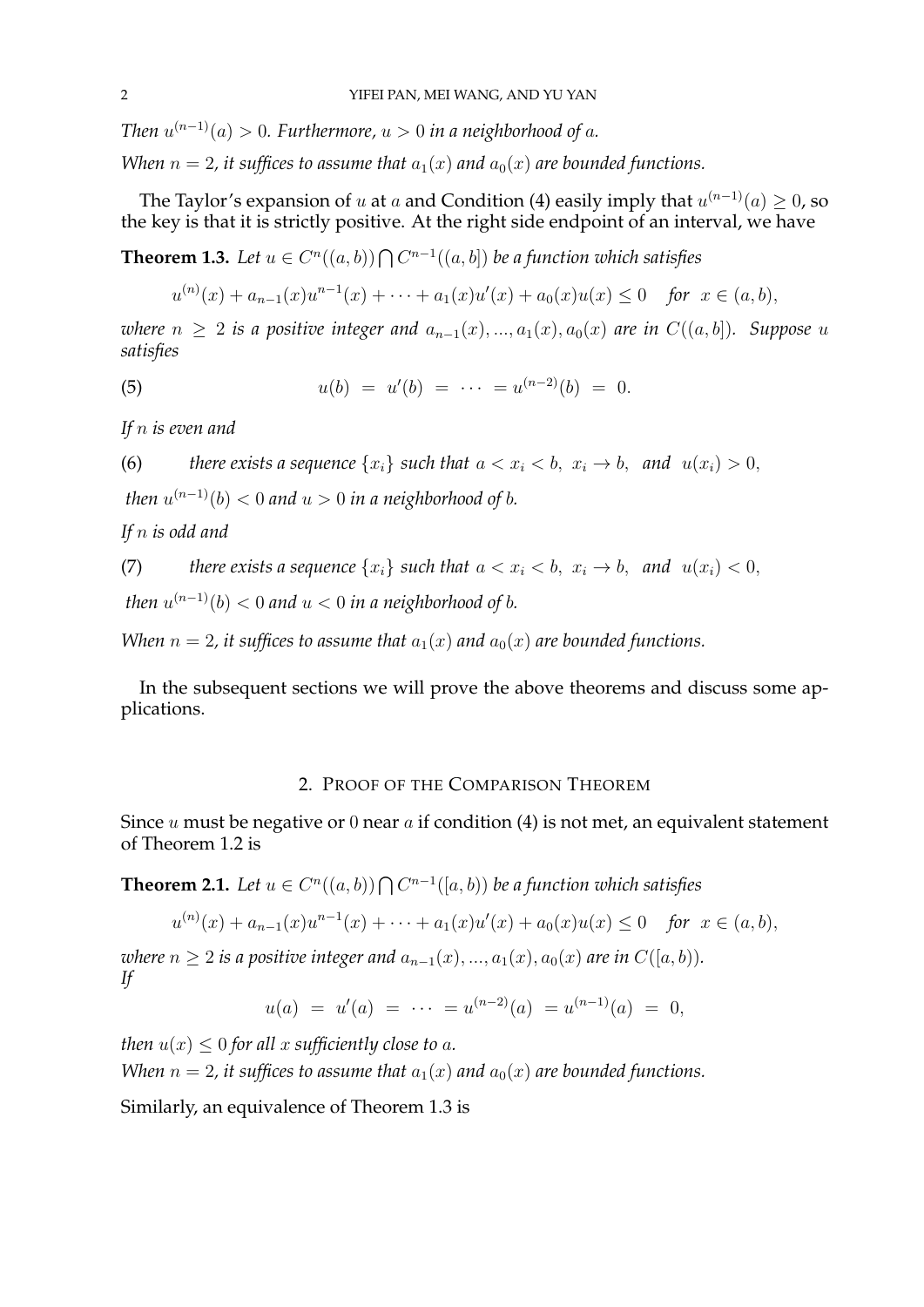**Theorem 2.2.** Let  $u \in C^n((a, b)) \bigcap C^{n-1}((a, b])$  be a function which satisfies

$$
u^{(n)}(x) + a_{n-1}(x)u^{n-1}(x) + \cdots + a_1(x)u'(x) + a_0(x)u(x) \le 0 \quad \text{for } x \in (a, b),
$$

*where*  $n \geq 2$  *is a positive integer and*  $a_{n-1}(x), ..., a_1(x), a_0(x)$  *are in*  $C((a, b]).$ *Suppose*

$$
u(b) = u'(b) = \cdots = u^{(n-2)}(b) = u^{(n-1)}(b) = 0.
$$

*If n is even, then*  $u(x) \leq 0$  *for all x sufficiently close to b.* 

*If n is odd, then*  $u(x) \geq 0$  *for all x sufficiently close to b.* 

*When*  $n = 2$ , it suffices to assume that  $a_1(x)$  and  $a_0(x)$  are bounded functions.

Note that

$$
K(x, u(x), u'(x), ..., u^{(n)}(x)) - K(x, v(x), v'(x), ..., v^{(n)}(x))
$$
  
=  $c_0(x)(u - v) + ... + c_{n-1}(u^{(n-1)} - v^{(n-1)}) + c_n(u^{(n)} - v^{(n)})$ 

where

$$
c_0(x) = \int_0^1 \frac{\partial K}{\partial z_2} (x, tu(x) + (1-t)v(x), ..., tu^{(n)}(x) + (1-t)v^{(n)}(x)) dt,
$$
  
...

$$
c_{n-1}(x) = \int_0^1 \frac{\partial K}{\partial z_{n+1}} (x, tu(x) + (1-t)v(x), ..., tu^{(n)}(x) + (1-t)v^{(n)}(x)) dt,
$$
  
\n
$$
c_n(x) = \int_0^1 \frac{\partial K}{\partial z_{n+2}} (x, tu(x) + (1-t)v(x), ..., tu^{(n)}(x) + (1-t)v^{(n)}(x)) dt.
$$

Let  $w(x) = u(x) - v(x)$ . By (1) we have

$$
c_0w + c_1w' + \dots + c_{n-1}w^{(n-1)} + c_nw^{(n)} \le 0.
$$

If  $\frac{\partial K}{\partial z_{n+2}}>0$ , then  $c_n>0$ , so

$$
w^{(n)}(x) + \frac{c_{n-1}}{c_n}w^{(n-1)}(x) + \dots + \frac{c_1}{c_n}w'(x) + \frac{c_0}{c_n}w(x) \le 0.
$$

The initial condition implies that

$$
w(x_0) = 0
$$
,  $w'(x_0) = 0$ , ...,  $w^{(n-1)}(x_0) = 0$ .

By Theorem 2.1, there exists  $\delta > 0$  such that  $w(x) \leq 0$  for  $x \in (x_0, x_0 + \delta)$ .

If *n* is even, applying Theorem 2.2 and choosing a smaller  $\delta$  if necessary, we know that  $w(x) \leq 0$  for  $x \in (x_0 - \delta, x_0)$ .

If n is odd, applying Theorem 2.2 and choosing a smaller  $\delta$  if necessary, we know that  $w(x) \geq 0$  for  $x \in (x_0 - \delta, x_0)$ .

# Therefore,

if *n* is even, then  $u(x) \le v(x)$  for  $x \in (x_0 - \delta, x_0 + \delta);$ if *n* is odd, then  $u(x) \ge v(x)$  for  $x \in (x_0 - \delta, x_0)$  and  $u(x) \le v(x)$  for  $x \in (x_0, x_0 + \delta)$ . This completes the proof of Theorem 1.1.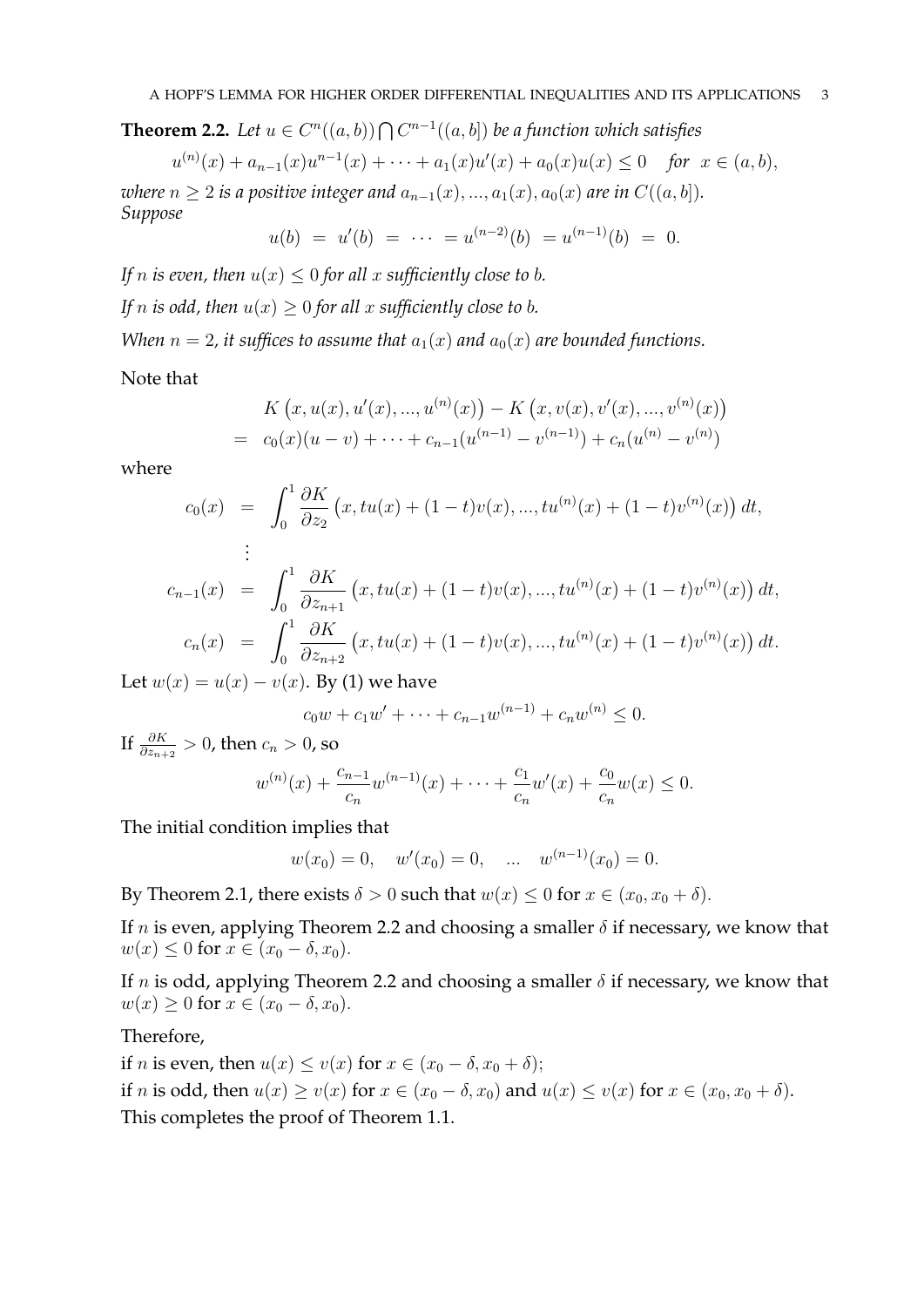### 3. THE SEQUENTIAL FORM OF THE SECOND ORDER HOPF'S LEMMA

Next, we will establish the higher order sequential versions of Hopf's lemma which are crucial in the proof of Theorem 1.1. We first need to prove the following sequential Hopf's lemma in second order.

**Theorem 3.1.** Let  $u \in C^2((a, b)) \bigcap C^1([a, b))$  be a function which satisfies

$$
u''(x) + a_1(x)u'(x) + a_0(x)u(x) \le 0 \quad \text{for } x \in (a, b)
$$

*where*  $|a_1(x)|$  *and*  $|a_0(x)|$  *are bounded by some constant*  $C > 0$ *. Assume that u satisfies* 

$$
u(a) = 0,
$$

*and Condition (4). Then*  $u'(a) > 0$ *. Furthermore,*  $u > 0$  *in a neighborhood of a.* 

The classical second order Hopf's lemma requires that  $u(x) > 0$  for all x greater than and sufficiently close to  $a$ , that is,  $u(a)$  is a local minimum. But here we only need the weaker assumption that  $u$  is positive at a sequence of points approaching  $a$ , and we can show that then  $u$  must be actually positive at all points near the boundary  $a$ . In other words,  $u(x)$  cannot oscillate around the *y*-axis as *x* approaches *a*.

In this section we present a proof of Theorem 3.1 that relies on the following maximum principle on small intervals. An alternative proof is given in the Appendix.

**Lemma 3.2.** *Suppose*  $g \in C^2((a, b))$  ∩  $C^1([a, b))$  *satisfies* 

$$
L[g] = g''(x) + a_1(x)g'(x) + a_0(x)g(x) \le 0 \quad \text{for } x \in (a, b),
$$

*where*  $|a_1(x)|, |a_0(x)|$  *are bounded by some constant*  $C > 0$ . Then there exists a constant  $\delta = \delta(C) > 0$  *such that on any interval*  $[c, d] \subseteq [a, b)$  *with*  $|d - c| < \delta$ , we have  $g \ge 0$  provided  $g(c) \geq 0$  and  $g(d) \geq 0$ .

*Proof:* Without loss of generality we can assume  $c = 0$ . Define

$$
h(x) = e^{\gamma \delta} - e^{\gamma x}
$$
 and  $w(x) = \frac{g(x)}{h(x)},$ 

where  $\gamma$ ,  $\delta > 0$  are to be chosen. Then

(8) 
$$
L[g] = \frac{d^2}{dx^2} (w(x)h(x)) + a_1(x)\frac{d}{dx} (w(x)h(x)) + a_0(x) (w(x)h(x))
$$

$$
= hw'' + (2h' + a_1h) w'(x) + L[h]w(x).
$$

Suppose the minimum of w is negative and achieved at some  $x_0 \in (0, d)$ . Then

$$
w''(x_0) \ge 0
$$
,  $w'(x_0) = 0$ , and  $w(x_0) < 0$ .

By definition

 $h(x) > 0$  if  $0 \le x \le d < \delta$ .

Direct computation shows that

$$
L[h] = e^{\gamma x} \cdot \left( -\gamma^2 - a_1 \gamma + a_0 \left( e^{\gamma \delta - \gamma x} - 1 \right) \right)
$$
  
\$\leq e^{\gamma x} \left( -\gamma^2 + C\gamma + C(e^{\gamma \delta} - 1) \right) \text{ when } 0 \leq x \leq d < \delta\$.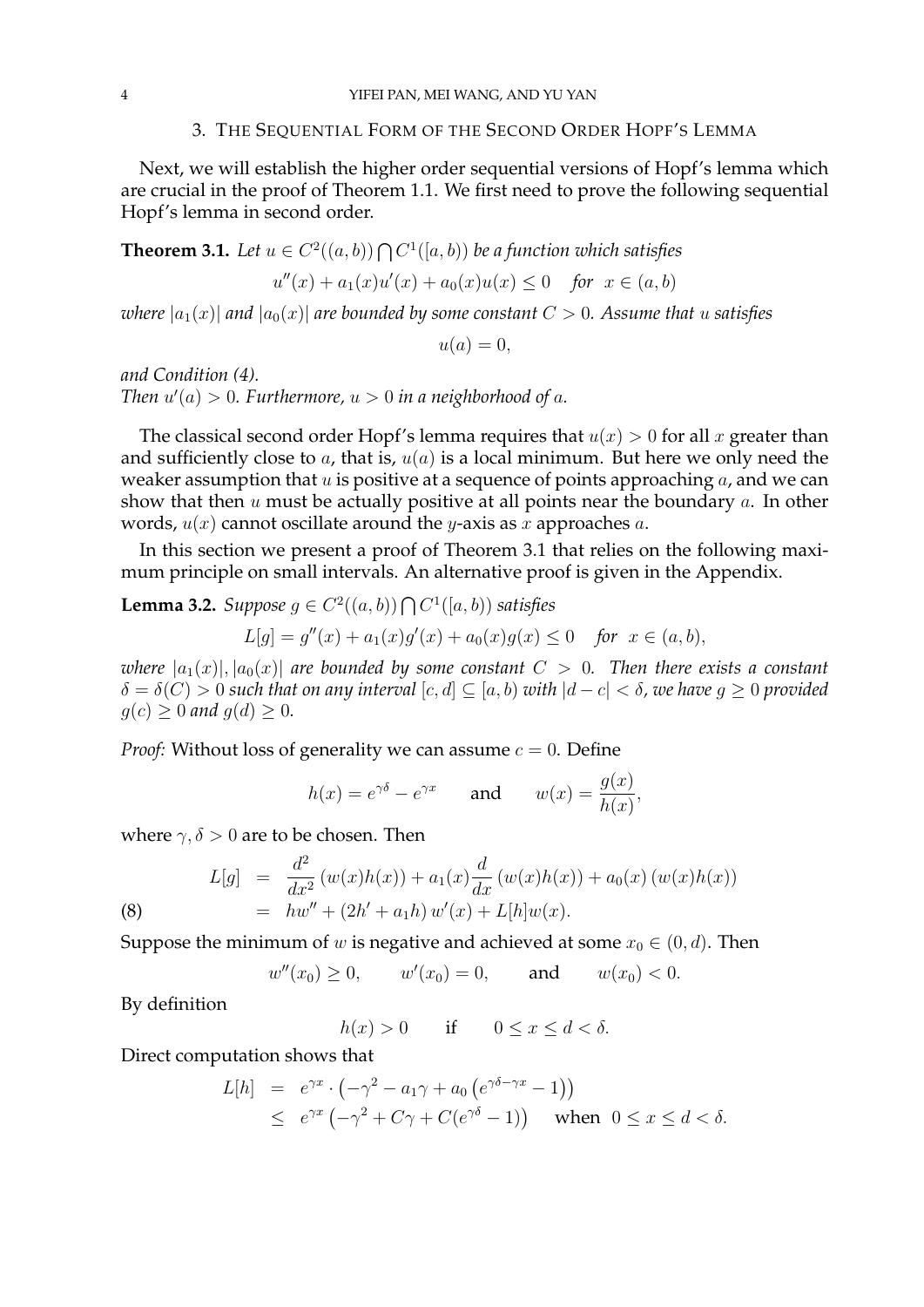We first choose  $\gamma > 0$  sufficient large so that  $-\gamma^2 + C\gamma + 2C < 0$ , then we choose  $0<\delta<\frac{\ln 3}{\gamma}$  so  $0< e^{\gamma \delta}-1 < 2.$  Thus

$$
L[h] \le e^{\gamma x} \left(-\gamma^2 + C\gamma + 2C\right) < 0
$$

when  $0 \leq x \leq d < \delta$ .

Then by (8) it follows that  $L[g](x_0) > 0$ . This contradiction proves that the minimum of w on [0, d] must be nonnegative, thus  $g(x) \ge 0$  on [0, d] since  $h(x) > 0$ .

 $\Box$ 

Next, we use Lemma 3.2 to prove Theorem 3.1. *Proof:* Without loss of generality we can assume  $a = 0$ . Denote

$$
L[u] := u''(x) + a_1(x)u'(x) + a_0(x)u(x).
$$

Let

$$
g(x) = u(x) - \epsilon \left(e^{\lambda x} - 1\right),\,
$$

where  $\epsilon > 0$  will be chosen later. For  $x \geq 0$  and  $\lambda > 0$ ,

$$
L[e^{\lambda x} - 1] = \lambda^2 e^{\lambda x} + a_1(x)\lambda e^{\lambda x} + a_0(e^{\lambda x} - 1)
$$
  
=  $e^{\lambda x} (\lambda^2 + a_1\lambda + a_0 (1 - e^{-\lambda x}))$   
 $\ge e^{\lambda x} (\lambda^2 - C\lambda - C)$   
> 0

when  $\lambda$  is chosen to be sufficiently large. Thus we know

$$
L[g] = L[u] - \epsilon L[e^{\lambda x} - 1]
$$
  
< 0.

By definition  $g(0) = 0$ . Since the sequence  $x_i \to 0$ , we may choose an index  $i_0$  such that  $0 < x_{i_0} < \delta$ , where  $\delta$  is chosen as in Lemma 3.2. Because  $u(x_{i_0}) > 0$ , we can choose

$$
\epsilon = \frac{u(x_{i_0})}{e^{\lambda x_{i_0}} - 1} > 0
$$

in the definition of  $g(x)$ . Then we have  $g(x_{i_0}) = 0$ . Now Lemma 3.2 implies

$$
g(x) \ge 0 \qquad \text{on} \qquad [0, x_{i_0}].
$$

The Taylor expansion of  $g$  at 0 gives

$$
g(x) = g'(0)x + O(x^2),
$$

thus  $g'(0) \geq 0$ . Consequently

$$
u'(0) = g'(0) + \epsilon \lambda > 0.
$$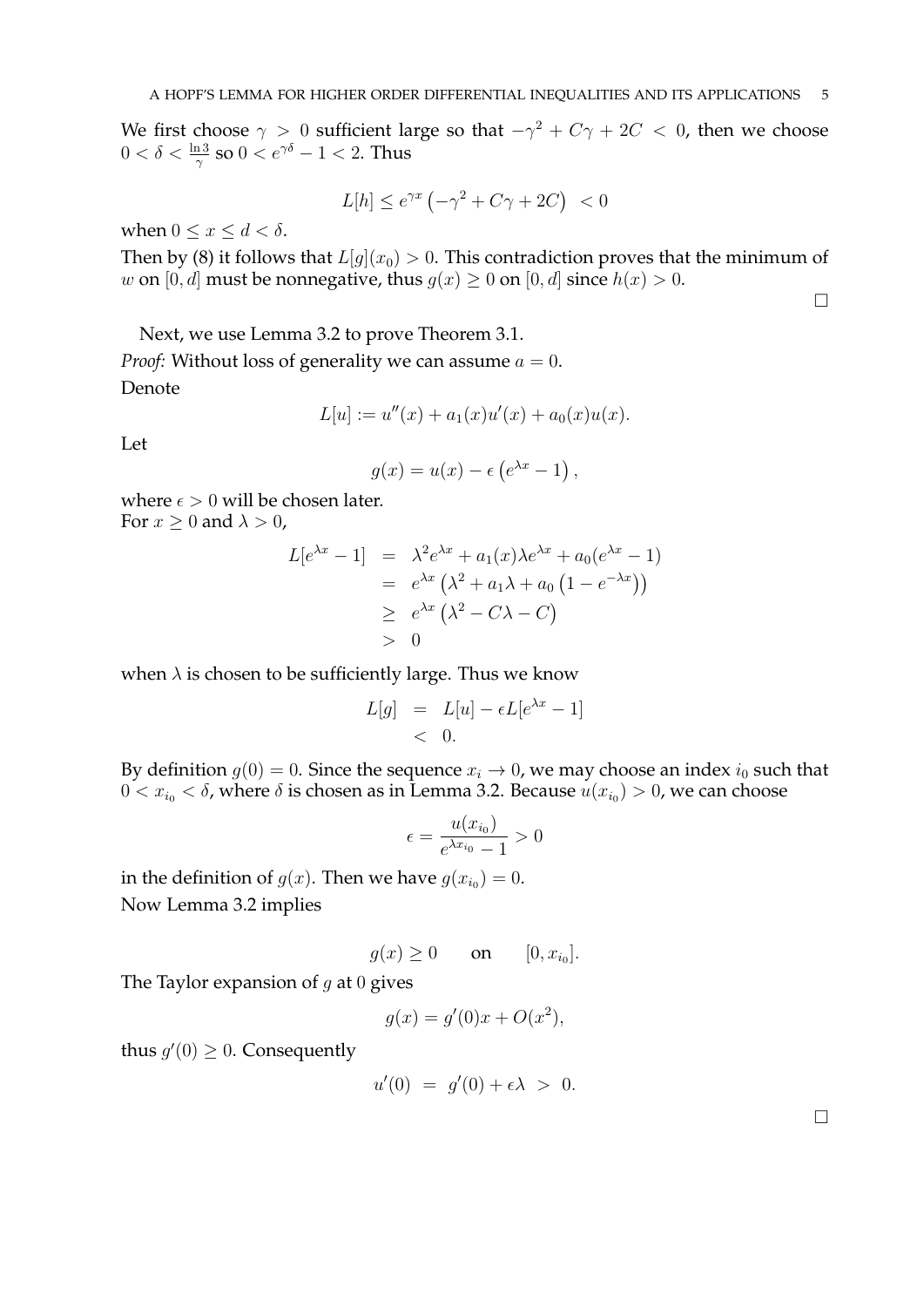Lemma 3.2 shows that if  $g$  is nonnegative at the two endpoints of a sufficiently small interval, then  $g \geq 0$  in that interval. For third and higher order differential inequalities, it no longer holds. To see this, consider the sequence of functions

$$
g_i(x) = \left(x - \frac{1}{i}\right)^2 - \frac{1}{i^2}.
$$

Each function satisfies the differential equation  $u_i^{(k)} = 0$  for all  $k = 3, 4, ....$  Although  $g_i(0) = g_i(\frac{2}{i})$  $\hat{p}^2_i) = 0$  and  $\frac{2}{i} \rightarrow 0$ ,  $g_i(x)$  is negative on  $(0, \frac{2}{i})$  $\frac{2}{i}$ .

The classical maximum principle also fails in the higher order case. For example, the function  $u(x) = \sin x$  satisfies

$$
u^{(3)} + u' + 0 \cdot u = 0
$$
  

$$
u^{(4)} + u'' + 0 \cdot u = 0
$$
  

$$
\vdots
$$

and  $u(0) = u(2\pi) = 0$ , but  $u \le 0$  on  $[\pi, 2\pi]$ .

Therefore, there exists a very interesting distinction between the Hopf's lemma and maximum principle in higher orders. Although for the second order inequalities the Hopf's lemma can be used to prove the maximum principle, in the higher order case the maximum principle fails, but the Hopf's lemma still holds.

# 4. THE HIGHER ORDER HOPF'S LEMMAS

Now we are ready to prove the higher order Hopf's Lemma, Theorems 1.2 and 1.3.

### **Proof of Theorem 1.2**:

We will employ a reduction of order technique and use mathematical induction. The case  $n = 2$  is provided by Theorem 3.1. Suppose the theorem is true for  $n = k \geq 2$ , we will show that it is also true for  $n = k + 1$ , i.e. assume u satisfies

$$
u^{(k+1)}(x) + a_k(x)u^k(x) + \cdots + a_1(x)u'(x) + a_0(x)u(x) \le 0,
$$

where  $a_k(x),..., a_1(x), a_0(x)$  are in  $C([a, b))$ ,

(9) 
$$
u(a) = u'(a) = \cdots = u^{(k-1)}(a) = 0,
$$

and Condition (4), we need to show that  $u^{(k)}(a)>0.$ Let

$$
(10) \t\t v:=fu+u',
$$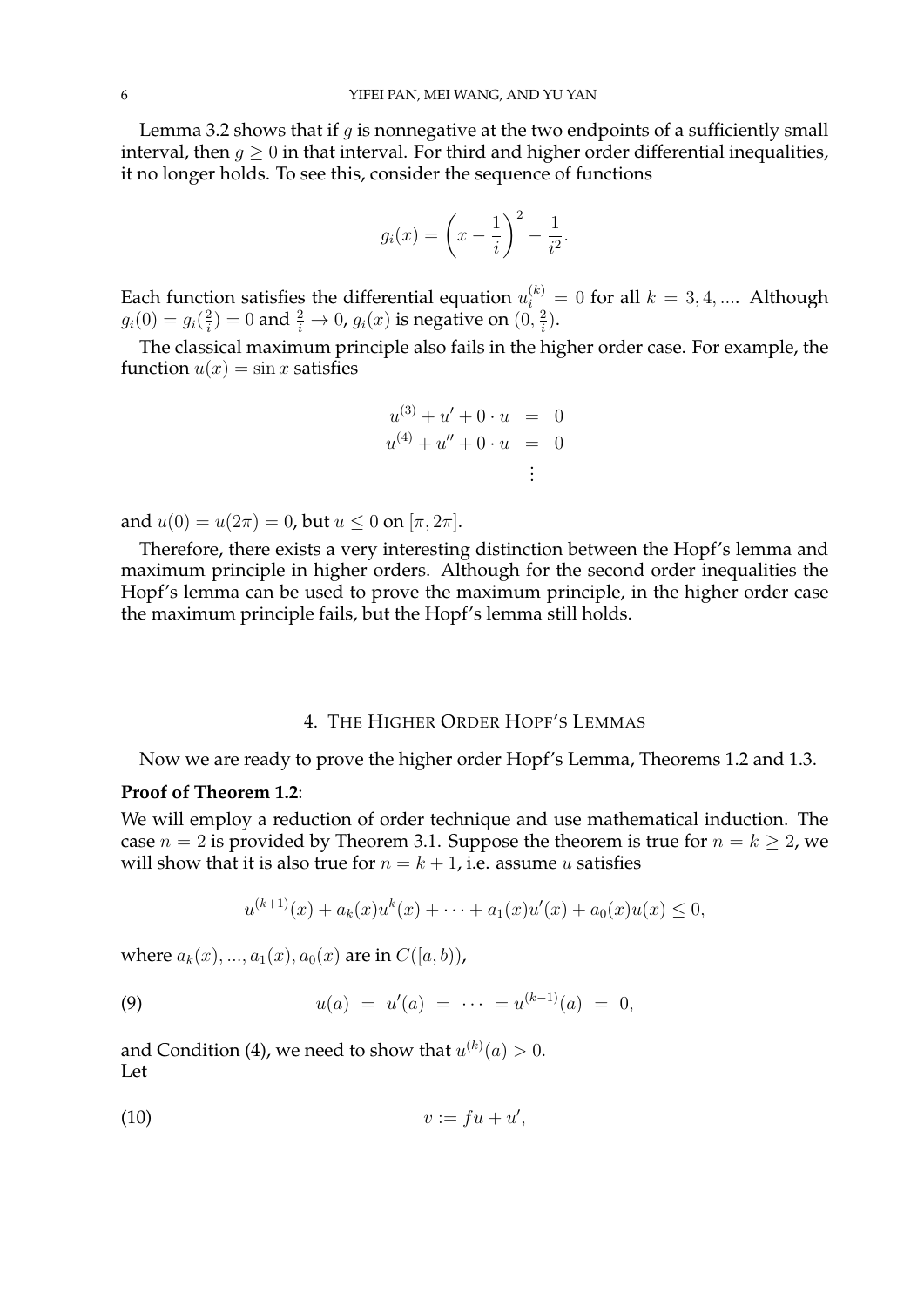where  $f$  is to be chosen. We then have

$$
v' = f'u + fu' + u''
$$
  
\n
$$
v'' = f''u + 2f'u' + fu'' + u^{(3)}
$$
  
\n
$$
v^{(3)} = f^{(3)}u + 3f''u' + 3f'u'' + fu^{(3)} + u^{(4)}
$$
  
\n(11)   
\n
$$
v^{(k-2)} = f^{(k-2)}u + \binom{k-2}{1}f^{(k-3)}u' + \dots + \binom{k-2}{k-3}f'u^{(k-3)} + fu^{(k-2)} + u^{(k-1)}
$$
  
\n
$$
v^{(k-1)} = f^{(k-1)}u + \binom{k-1}{1}f^{(k-2)}u' + \dots + \binom{k-1}{k-2}f'u^{(k-2)} + fu^{(k-1)} + u^{(k)}
$$

$$
v^{(k)} = f^{(k)}u + {k \choose 1} f^{(k-1)}u' + \dots + {k \choose k-1} f'u^{(k-1)} + fu^{(k)} + u^{(k+1)}.
$$

We would like to choose appropriate functions  $b_0(x), b_1(x), ..., b_{k-1}(x) \in C([a, b))$ , such that

(12) 
$$
u^{(k+1)}(x) + a_k(x)u^k(x) + \cdots + a_1(x)u'(x) + a_0(x)u(x) = v^{(k)}(x) + b_{k-1}(x)v^{k-1}(x) + \cdots + b_1(x)v'(x) + b_0(x)v(x).
$$

Because of (10) and (11), the right hand side of (12) becomes

$$
f^{(k)}u + {k \choose 1} f^{(k-1)}u' + \cdots + {k \choose k-1} f'u^{(k-1)} + fu^{(k)} + u^{(k+1)}
$$
  
+
$$
b_{k-1} \left[ f^{(k-1)}u + {k-1 \choose 1} f^{(k-2)}u' + \cdots + {k-1 \choose k-2} f'u^{(k-2)} + fu^{(k-1)} + u^{(k)} \right]
$$
  
+
$$
b_{k-2} \left[ f^{(k-2)}u + {k-2 \choose 1} f^{(k-3)}u' + \cdots + {k-2 \choose k-3} f'u^{(k-3)} + fu^{(k-2)} + u^{(k-1)} \right]
$$
  
+
$$
\cdots + b_2 \left( f''u + 2f'u' + fu'' + u^{(3)} \right) + b_1 \left( f'u + fu' + u'' \right) + b_0 \left( fu + u' \right),
$$

which is equal to

$$
u^{(k+1)} + (f + b_{k-1}) u^{(k)} + \left[ \binom{k}{k-1} f' + b_{k-1} f + b_{k-2} \right] u^{(k-1)} + \left[ \binom{k}{k-2} f'' + b_{k-1} \binom{k-1}{k-2} f' + b_{k-2} f + b_{k-3} \right] u^{(k-2)} + \cdots + \left[ \binom{k}{2} f^{(k-2)} + b_{k-1} \binom{k-1}{2} f^{(k-3)} + b_{k-2} \binom{k-2}{2} f^{(k-4)} + \cdots + b_2 f + b_1 \right] u'' + \left[ \binom{k}{1} f^{(k-1)} + b_{k-1} \binom{k-1}{1} f^{(k-2)} + b_{k-2} \binom{k-2}{1} f^{(k-3)} + \cdots + b_1 f + b_0 \right] u' + (f^{(k)} + b_{k-1} f^{(k-1)} + b_{k-2} f^{(k-2)} + \cdots + b_1 f' + b_0 f) u.
$$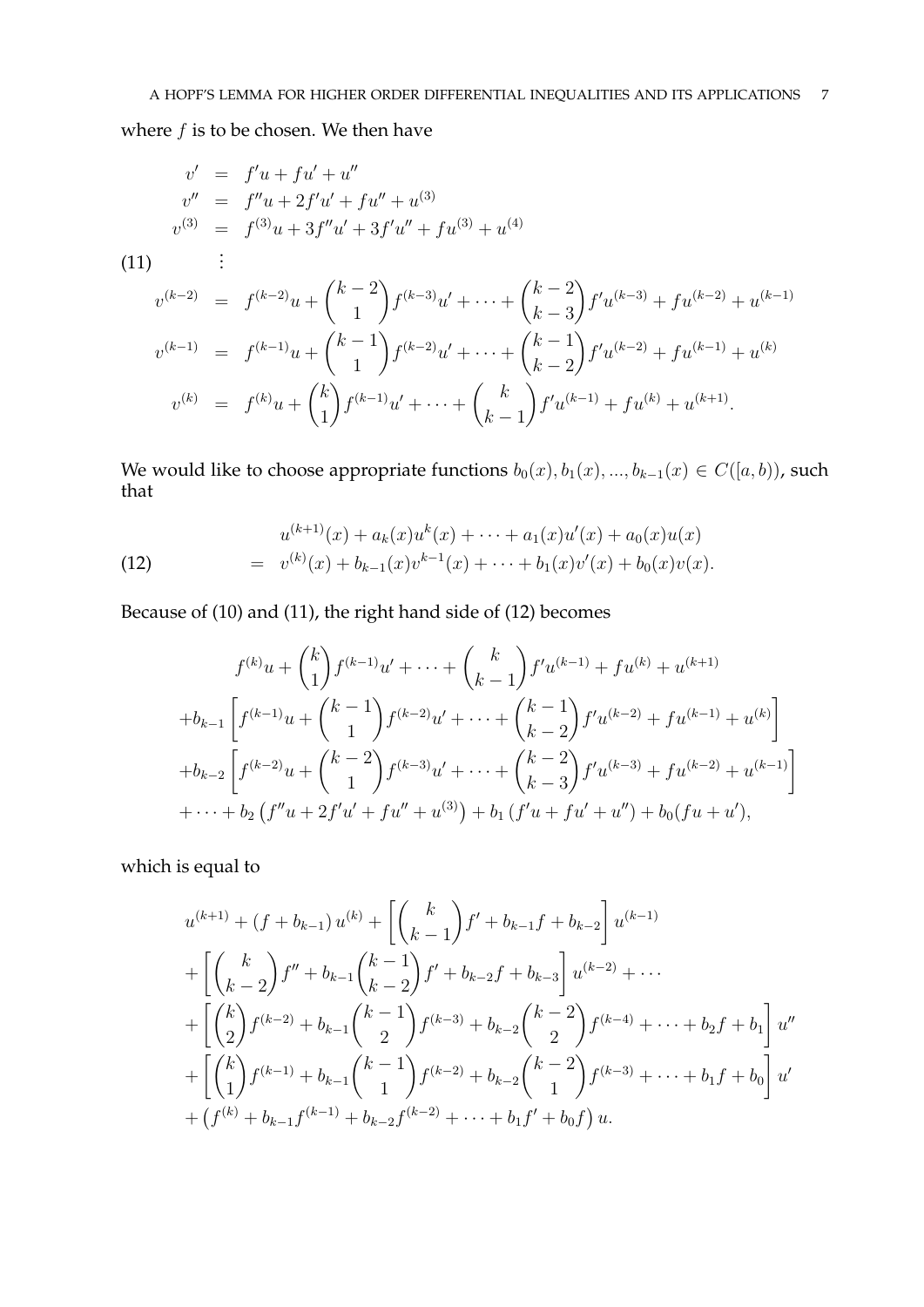In light of (12), we want to choose  $b_0(x)$ ,  $b_1(x)$ , ...,  $b_{k-1}(x)$  such that

$$
a_k = f + b_{k-1}
$$
  
\n
$$
a_{k-1} = {k \choose k-1} f' + b_{k-1} f + b_{k-2}
$$
  
\n
$$
a_{k-2} = {k \choose k-2} f'' + b_{k-1} {k-1 \choose k-2} f' + b_{k-2} f + b_{k-3}
$$
  
\n(13)   
\n
$$
a_2 = {k \choose 2} f^{(k-2)} + b_{k-1} {k-1 \choose 2} f^{(k-3)} + b_{k-2} {k-2 \choose 2} f^{(k-4)} + \dots + b_2 f + b_1
$$
  
\n
$$
a_1 = {k \choose 1} f^{(k-1)} + b_{k-1} {k-1 \choose 1} f^{(k-2)} + b_{k-2} {k-2 \choose 1} f^{(k-3)} + \dots + b_1 f + b_0
$$
  
\n
$$
a_0 = f^{(k)} + b_{k-1} f^{(k-1)} + b_{k-2} f^{(k-2)} + \dots + b_1 f' + b_0 f.
$$

Solving for  $b_{k-1},...,b_1,b_0$  from the first k equations, we obtain

$$
b_{k-1} = a_k - f
$$
  
\n
$$
b_{k-2} = a_{k-1} - {k \choose k-1} f' - b_{k-1} f
$$
  
\n
$$
b_{k-3} = a_{k-2} - {k \choose k-2} f'' - b_{k-1} {k-1 \choose k-2} f' - b_{k-2} f
$$
  
\n
$$
\vdots
$$

.(14)

$$
b_1 = a_2 - {k \choose 2} f^{(k-2)} - b_{k-1} {k-1 \choose 2} f^{(k-3)} - b_{k-2} {k-2 \choose 2} f^{(k-4)} - \dots - b_2 f
$$
  
\n
$$
b_0 = a_1 - {k \choose 1} f^{(k-1)} - b_{k-1} {k-1 \choose 1} f^{(k-2)} - b_{k-2} {k-2 \choose 1} f^{(k-3)} - \dots - b_1 f.
$$

If the first equation in (14) is substituted into the second equation,  $b_{k-2}$  can be expressed as  $a_{k-1} - {k \choose k-1}$  $\binom{k}{k-1}f'-a_kf+f^2$ , which is a polynomial in  $f$  and  $f'$  with coefficients comprised of  $a_k$ ,  $a_{k-1}$  and universal constants. Similarly  $b_{k-3}$ , ...,  $b_1$ ,  $b_0$  all can be expressed as polynomials in f and its derivatives, with the coefficients given by  $a_0(x)$ , ...,  $a_k(x)$  and universal constants.

Thus we can write

$$
b_{k-1} = P_{k-1}(a_k, f)
$$
  
\n
$$
b_{k-2} = P_{k-2}(a_k, a_{k-1}, f, f')
$$
  
\n
$$
b_{k-3} = P_{k-3}(a_k, a_{k-1}, a_{k-2}, f, f', f'')
$$
  
\n
$$
\vdots
$$

 $(15)$ 

$$
b_1 = P_1(a_k, a_{k-1}, ..., a_2, f, f', ..., f^{(k-2)})
$$
  
\n
$$
b_0 = P_0(a_k, a_{k-1}, ..., a_1, f, f', ..., f^{(k-1)}).
$$

Here  $P_{k-1}$ ,  $P_{k-2}$ , ...,  $P_1$ ,  $P_0$  are polynomials in f and its derivatives, and their coefficients depend on the continuous functions  $a_k(x)$ ,  $a_{k-1}(x)$ , ...,  $a_1(x)$ .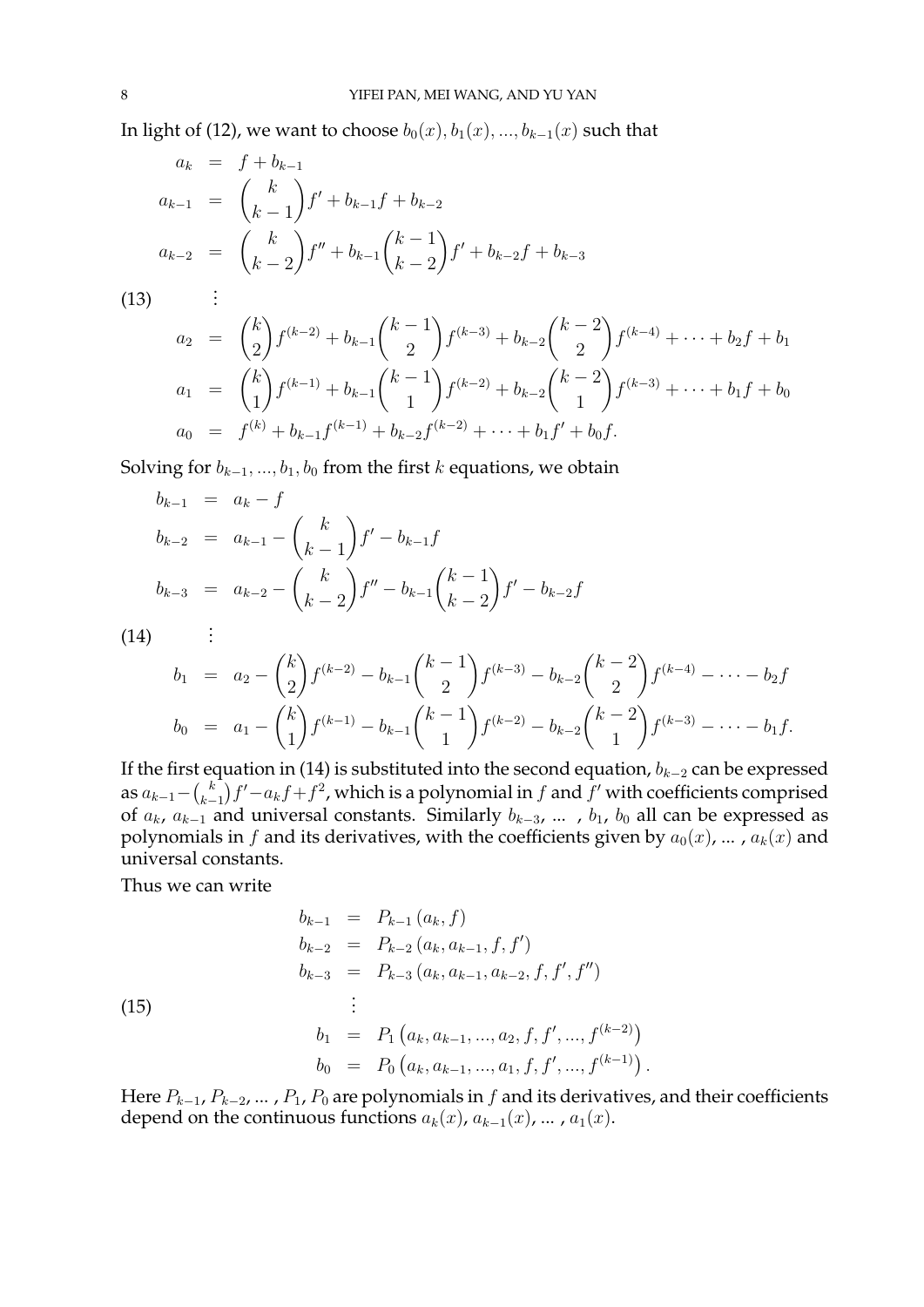Then we substitute (15) into the last equation in (13), so the function  $f$  must satisfy the k-th order ODE

(16) 
$$
f^{(k)} + P_{k-1}f^{(k-1)} + P_{k-2}f^{(k-2)} + \cdots + P_1f' + P_0f = a_0.
$$

Under the initial condition  $f(a) = 1$ , Equation (16) has a solution  $f \in C^k([a, a + \epsilon))$  for some  $\epsilon > 0$ . With this choice of f, (12) holds, so we know that

$$
v^{(k)}(x) + b_{k-1}(x)v^{k-1}(x) + \cdots + b_1(x)v'(x) + b_0(x)v(x) \le 0.
$$

Definition (15) implies that the coefficient functions  $b_{k-1}(x)$ , ...  $b_1(x)$ ,  $b_0(x)$  are all continuous.

Since  $f(a) = 1$  and

$$
u(a) = u'(a) = \dots = u^{k-1}(a) = 0,
$$

from (11) we know that

$$
v(a) = v'(a) = \dots = v^{(k-2)}(a) = 0.
$$

Because there exists a sequence  $x_i \rightarrow a$  with  $u(x_i) > 0$  and  $u(a) = 0$ , we can choose a sequence  $\tilde{x}_i \to a$  such that  $u(\tilde{x}_i) > 0$  and  $u'(\tilde{x}_i) > 0$ . Since  $f(a) = 1$ , when i is sufficiently large we have  $f(\tilde{x}_i) > 0$ . Therefore

$$
v(\tilde{x}_i) = f(\tilde{x}_i)u(\tilde{x}_i) + u'(\tilde{x}_i) > 0.
$$

Thus by the inductive hypothesis we know

$$
v^{(k-1)}(a) > 0.
$$

Then the second last equation in (11) and the initial conditions (9) implies

$$
u^{(k)}(a) > 0.
$$

The proof of Theorem 1.2 is now completed by mathematical induction.

## **Proof of Theorem 1.3**:

(i) If  $n$  is even, define

$$
\hat{u}(x) := u(2b - x).
$$
  
Then  $\hat{u} \in C^n((b, 2b - a)) \cap C^{n-1}([b, 2b - a))$  and  

$$
\hat{u}'(x) = -u'(2b - x)
$$

$$
\hat{u}''(x) = u''(2b - x)
$$

$$
\vdots
$$

$$
\hat{u}^{(n-1)}(x) = (-1)^{n-1}u^{(n-1)}(2b - x)
$$

$$
= -u^{(n-1)}(2b - x)
$$

$$
\hat{u}^{(n)}(x) = (-1)^n u^{(n)}(2b - x)
$$

$$
= u^{(n)}(2b - x),
$$

and  $\hat{u}$  satisfies

 $\hat{u}^{(n)}(x) - a_{n-1}(2b-x)\hat{u}^{n-1}(x) + \cdots - a_1(2b-x)\hat{u}'(x) + a_0(2b-x)\hat{u}(x) \leq 0,$ where the functions  $a_0(2b - x)$ ,  $-a_1(2b - x)$ , ...,  $-a_{n-1}(2b - x)$  are in  $C([b, 2b - a))$ .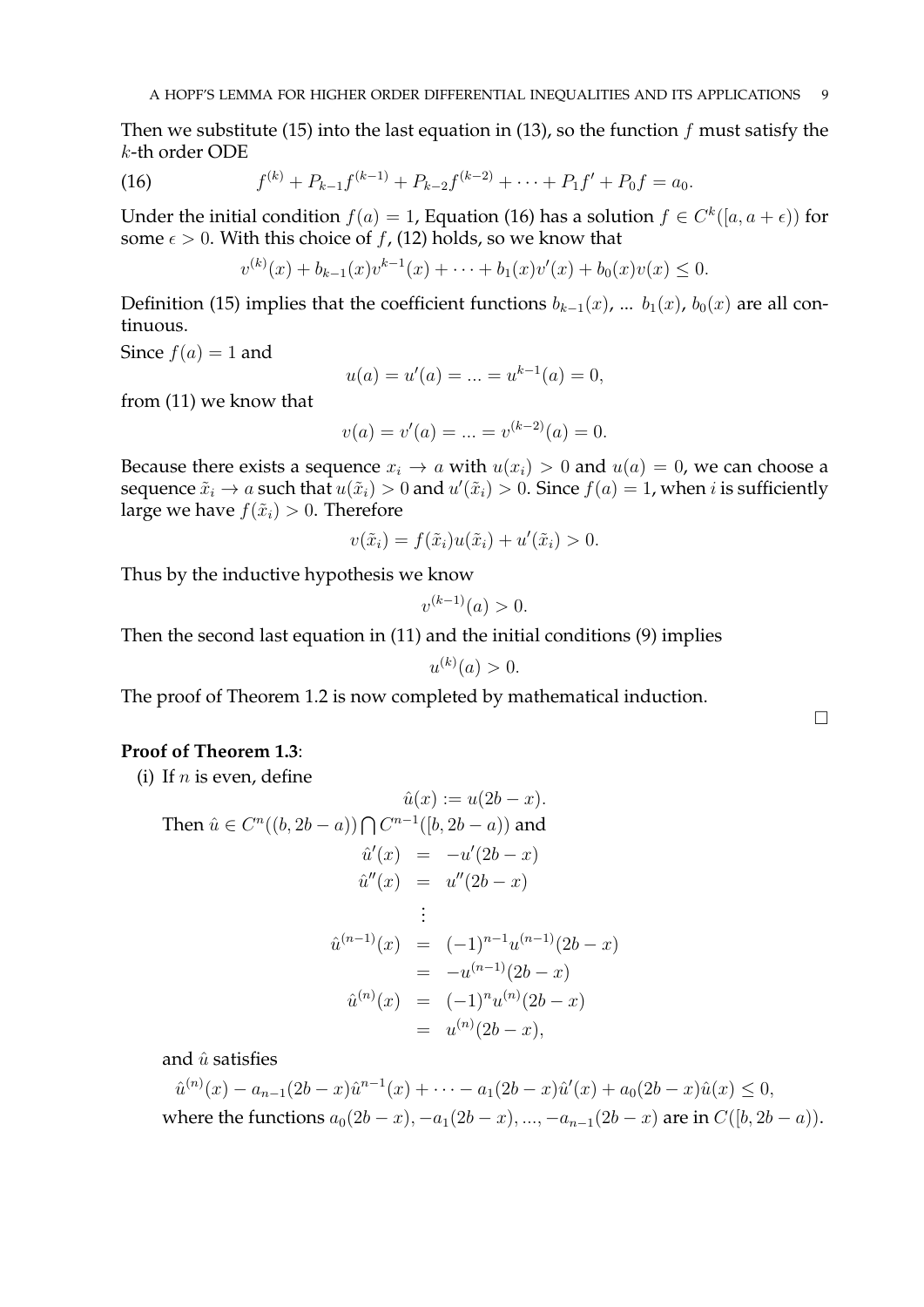The initial conditions (5) imply that

$$
\hat{u}(b) = \hat{u}'(b) = \cdots = \hat{u}^{(n-2)}(b) = 0.
$$

By (6), there exists a sequence  $\{2b - x_i\}$ , such that  $b < 2b - x_i < 2b - a$ ,  $2b - x_i \rightarrow b$ , and  $\hat{u}(2b - x_i) = u(x_i) > 0$ .

Then by Theorem 1.2,  $\hat{u}^{(n-1)}(b) > 0$  and  $\hat{u} > 0$  in a neighborhood of  $b$ . Therefore, we have  $u^{(n-1)}(b) < 0$  and  $u > 0$  in a neighborhood of  $b$ .

(ii) If  $n$  is odd, define

$$
\tilde{u}(x) := -u(2b - x).
$$
  
\nThen  $\tilde{u} \in C^n((b, 2b - a)) \cap C^{n-1}([b, 2b - a)$  and  
\n
$$
\tilde{u}'(x) = u'(2b - x)
$$
\n
$$
\tilde{u}''(x) = -u''(2b - x)
$$
\n
$$
\vdots
$$
\n
$$
\tilde{u}^{(n-1)}(x) = (-1)^n u^{(n-1)}(2b - x)
$$
\n
$$
= -u^{(n-1)}(2b - x)
$$
\n
$$
\tilde{u}^{(n)}(x) = (-1)^{n+1} u^{(n)}(2b - x)
$$
\n
$$
= u^{(n)}(2b - x),
$$

and  $\tilde{u}$  satisfies

$$
\tilde{u}^{(n)}(x) - a_{n-1}(2b-x)\tilde{u}^{n-1}(x) + \cdots + a_1(2b-x)\tilde{u}'(x) - a_0(2b-x)\tilde{u}(x) \le 0,
$$

where the functions  $-a_0(2b-x), a_1(2b-x), ..., -a_{n-1}(2b-x)$  are in  $C([b, 2b-a)).$ The initial conditions (5) imply that

$$
\tilde{u}(b) = \tilde{u}'(b) = \cdots = \tilde{u}^{(n-2)}(b) = 0.
$$

By (7), there exists a sequence  $\{2b - x_i\}$ , such that  $b < 2b - x_i < 2b - a$ ,  $2b - x_i \rightarrow b$ , and  $\tilde{u}(2b - x_i) = -u(x_i) > 0$ .

Then by Theorem 1.2,  $\tilde{u}^{(n-1)}(b) > 0$  and  $\tilde{u} > 0$  in a neighborhood of  $b$ . Therefore, we have  $u^{(n-1)}(b) < 0$  and  $u < 0$  in a neighborhood of  $b$ .

 $\Box$ 

## 5. SOME COMMENTS ON THE PROOFS OF HIGHER ORDER HOPF'S LEMMA

The proof of Theorem 1.2 shows that it is necessary to first obtain the sequential form of the second order Hopf's lemma (Theorem 3.1), as we only know the sign of the function  $v$  at a sequence of points after the reduction process, so the classical Hopf's lemma no longer applies.

It is worth pointing out that the conditions (4), (6), and (7) are sharp in the sense that if they are not satisfied, then the  $(n - 1)$ -th derivative may vanish at the endpoints.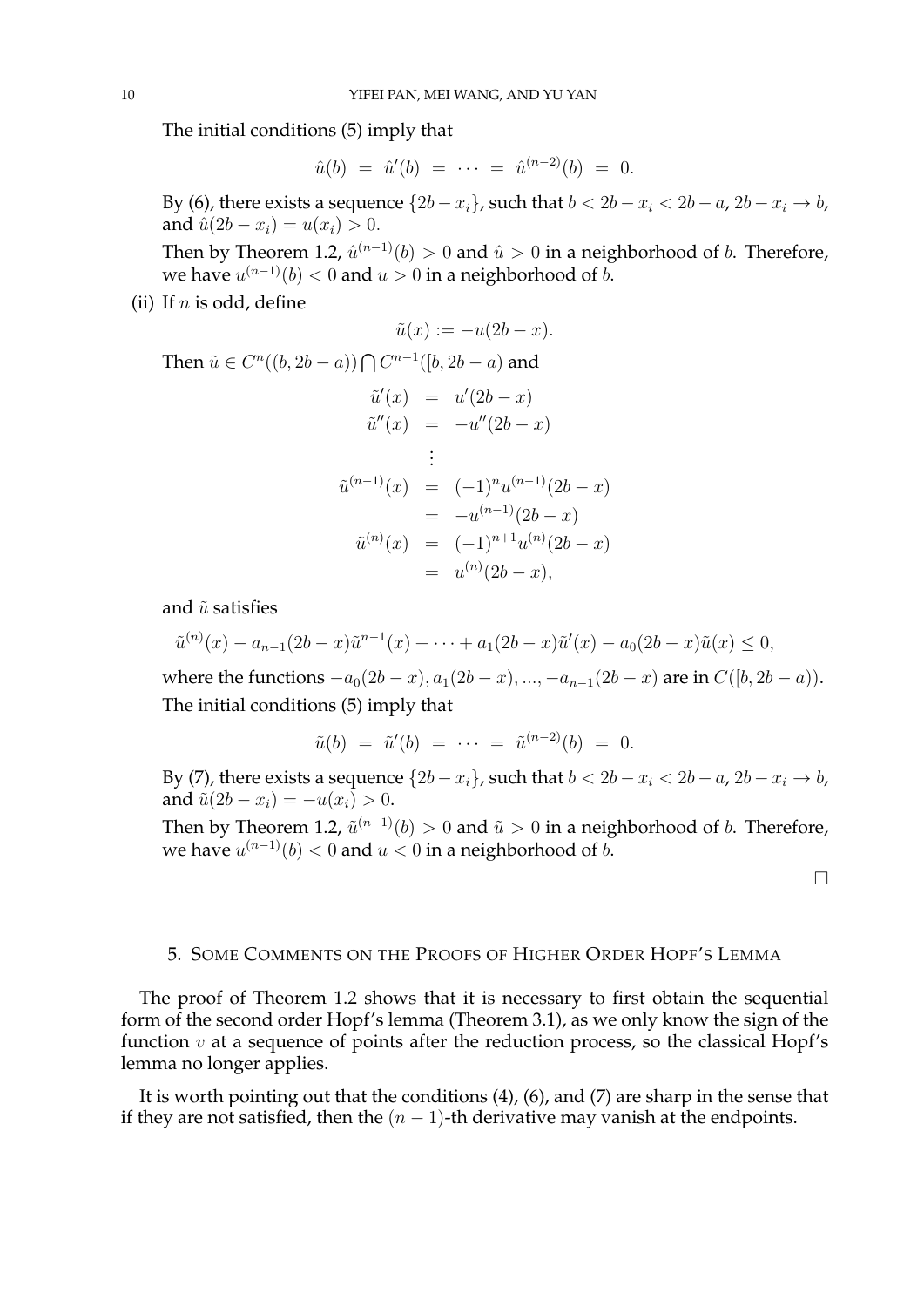**Example:** For any  $0 < \alpha < 1$  and  $n \geq 3$ , define

$$
u = \begin{cases} (-1)^{n-1} \lambda_n (-x)^{\frac{n}{1-\alpha}}, & x < 0\\ -\lambda_n x^{\frac{n}{1-\alpha}}, & x \ge 0 \end{cases}
$$

where

$$
\lambda_n = [(\beta + n) \cdots (\beta + 1)]^{\frac{1}{\alpha - 1}},
$$
 and  $\beta = \frac{n}{1 - \alpha} - n = \frac{n\alpha}{1 - \alpha}.$ 

Direct computation shows that

(17) 
$$
u^{(n)}(x) = -|u(x)|^{\alpha}, \qquad x \in (-\infty, \infty).
$$

Therefore  $u$  satisfies the differential inequality

 $u^{(n)} \leq 0.$ 

To simplify the expressions let us choose  $\alpha = \frac{1}{2}$  $\frac{1}{2}$ , then

$$
u = \begin{cases} (-1)^{n-1} \left(\frac{n!}{(2n)!}\right)^2 (-x)^{2n}, & x < 0\\ -\left(\frac{n!}{(2n)!}\right)^2 x^{2n}, & x \ge 0. \end{cases}
$$

By definition

$$
u(0) = u'(0) = \dots = u^{(n-2)}(0) = 0
$$

and also

$$
u^{(n-1)}(0) = 0.
$$

Note that  $u < 0$  on  $(0, 1)$ , so Condition (4) is not satisfied on  $(0, 1)$ . If *n* is even,  $u < 0$  on  $(-1, 0)$ , so Condition (6) is not satisfied on  $(-1, 0)$ . If *n* is odd,  $u > 0$  on  $(-1, 0)$ , so Condition (7) is not satisfied on  $(-1, 0)$ .

 $\Box$ 

Theorems 1.2 and 1.3 need to assume that the coefficient functions  $a_0(x),..., a_{n-1}(x)$ are continuous, while in Theorem 3.1 they only need to be bounded. The continuity condition is assumed when  $n \geq 3$  to ensure that Equation (16) possesses a solution f. It would be interesting to know whether this is merely a limitation of the technique used in the proof or this reflects an inherent difference between the second and higher order cases. When  $n = 3$ , the continuity requirement can be replaced by boundedness, if we assume an additional assumption that  $u$  be non-negative at all points near  $a$ .

**Theorem 5.1.** Let  $u \in C^3((a, b)) \bigcap C^2([a, b))$  be a function that satisfies

$$
u^{(3)}(x) + a_2(x)u''(x) + a_1(x)u'(x) + a_0(x)u(x) \le 0 \quad \text{for } x \in (a, b),
$$

*where*  $|a_0(x)|, |a_1(x), |a_2(x)| \le C$  *for some constant*  $C > 0$ *. Suppose*  $u(a) = u'(a) = 0$ *,*  $u(x) \geq 0$  for all x in a small neighborhood of a, and there exists a sequence  $\{x_i\} \subset (a, b)$  such *that*  $x_i \rightarrow a$  *and*  $u(x_i) > 0$ *. Then*  $u''(a) > 0$ *.* 

*Proof:* If  $a_0(x) \geq 0$  for x in a small neighborhood of a, then since  $u(x) \geq 0$  near a, we have

$$
v''(x) + a_2(x)v'(x) + a_1(x)v(x) \le 0 \quad \text{for} \quad x \in (a, a + \epsilon) \subset (a, b),
$$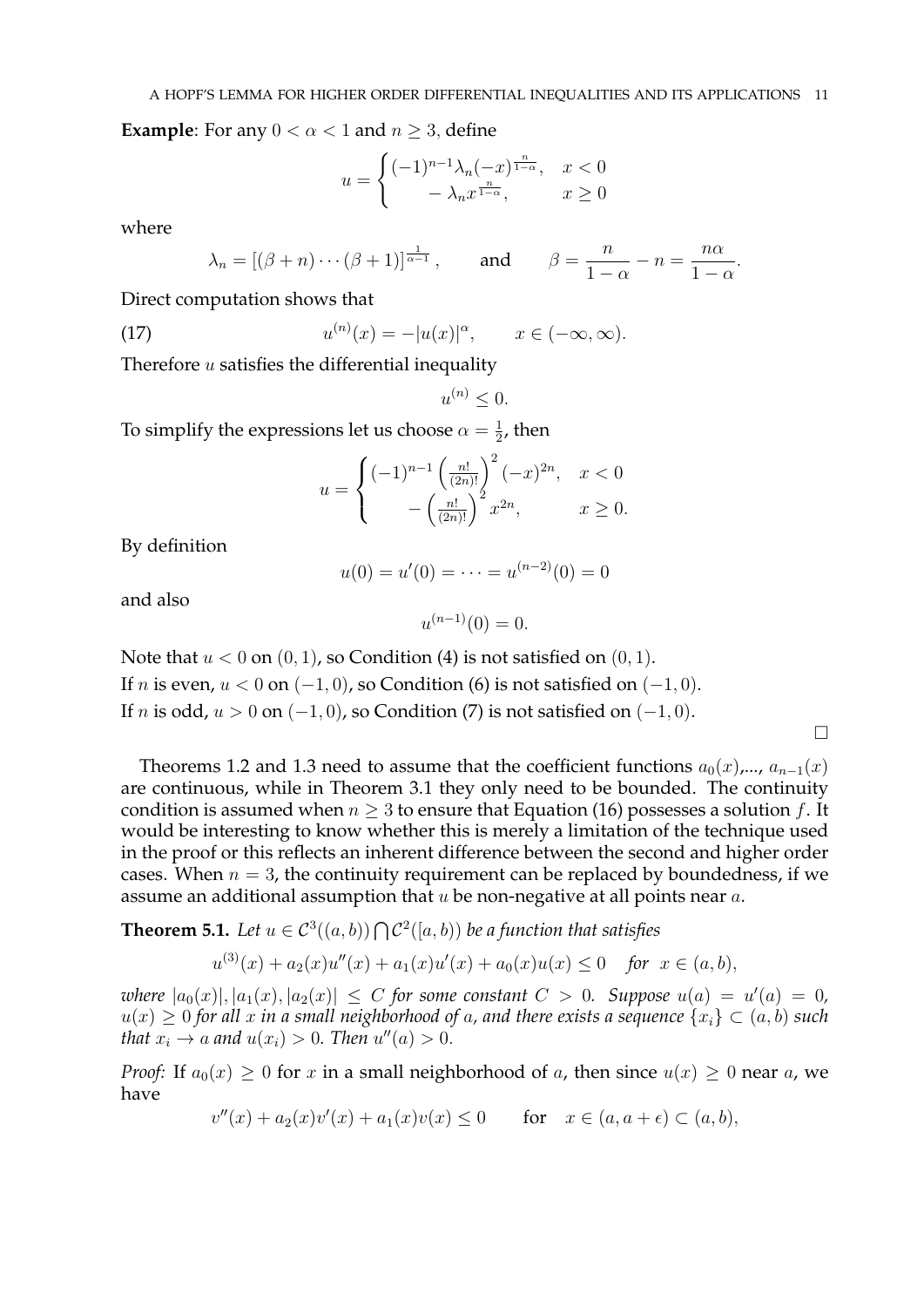where

$$
v(x) = u'(x)
$$
 and  $v(a) = u'(a) = 0$ .

Suppose  $v(x) \leq 0$  for all x near a, then  $v(x) = u'(x)$  and  $u(a) = 0$  imply  $u(x) \leq 0$  on  $(a, a+\epsilon)$ , contradicting the assumption that  $x_i \to a$  and  $u(x_i) > 0$ . Therefore there exists a sequence  $\tilde{x}_i \to a$  such that  $v(\tilde{x}_i) > 0$ . By Theorem 3.1, we then have  $v'(a) = u''(a) > 0$ .

For general  $a_0(x)$ , let

$$
m(x) = e^{\theta \eta} - e^{-\theta(x-a)} \quad \text{for} \quad a \le x \le a + \eta < b.
$$

For each  $\theta > 0$  we may choose  $\eta$  such that

$$
(18) \t\t e^{2\theta\eta} - 1 < \theta(b - a).
$$

Then since  $e^{\theta(\eta + x - a)} \leq e^{2\theta\eta}$ , we have

$$
e^{\theta(\eta + x - a)} = 1 + h(x), \qquad \text{where} \quad 0 < h(x) < \theta(b - a) \text{ for all } x \in (a, a + \eta).
$$

Because  $|a_2(x)|, |a_1(x)|, |a_0(x)| \le C$ , for  $a < x < a + \eta$ 

$$
L[m] := m^{(3)}(x) + a_2(x)m''(x) + a_1(x)m'(x) + a_0(x)m(x)
$$
  
=  $(\theta^3 - a_2(x)\theta^2 + a_1(x)\theta + a_0(x)(e^{\theta(\eta + x - a)} - 1)) e^{-\theta(x - a)}$   
=  $(\theta^3 - a_2(x)\theta^2 + a_1(x)\theta + a_0(x)h(x)) e^{-\theta(x - a)}$   
 $\geq (\theta^3 - |a_2(x)|\theta^2 - |a_1(x)|\theta - |a_0(x)|\theta(b - a)) e^{-\theta(x - a)}$   
 $\geq (\theta^3 - C\theta^2 - (1 + b - a)C\theta) e^{-\theta(x - a)}.$ 

We can choose  $\theta$  to be sufficiently large such that

$$
\theta^3 - C\theta^2 - (1 + b - a)C\theta > 0.
$$

With this  $\theta$ , choose  $\eta$  as above to satisfy (18). Then we have

$$
L[m] > 0.
$$

For  $x \in [a, a + \eta]$ ,  $m(x) > 0$  by definition, so we may define

$$
z(x) = \frac{u(x)}{m(x)}.
$$

Applying the differential operator L to  $u(x) = m(x)z(x)$ ,

$$
L[u] = (m(x)z(x))^{(3)} + a_2(x)(m(x)z(x))'' + a_1(x)(m(x)z(x))' + a_0(x)(m(x)z(x))
$$
  
=  $m(x)z^{(3)}(x) + [3m'(x) + a_2(x)m(x)]z''(x)$   
+  $[3m''(x) + 2a_2(x)m'(x) + a_1(x)m(x)]z'(x) + L[m]z(x).$ 

Since  $L[u] < 0$  and  $m(x) > 0$ , we have

(19) 
$$
z^{(3)}(x) + a_2^*(x)z''(x) + a_1^*(x)z'(x) + a_0^*(x)z(x) \le 0,
$$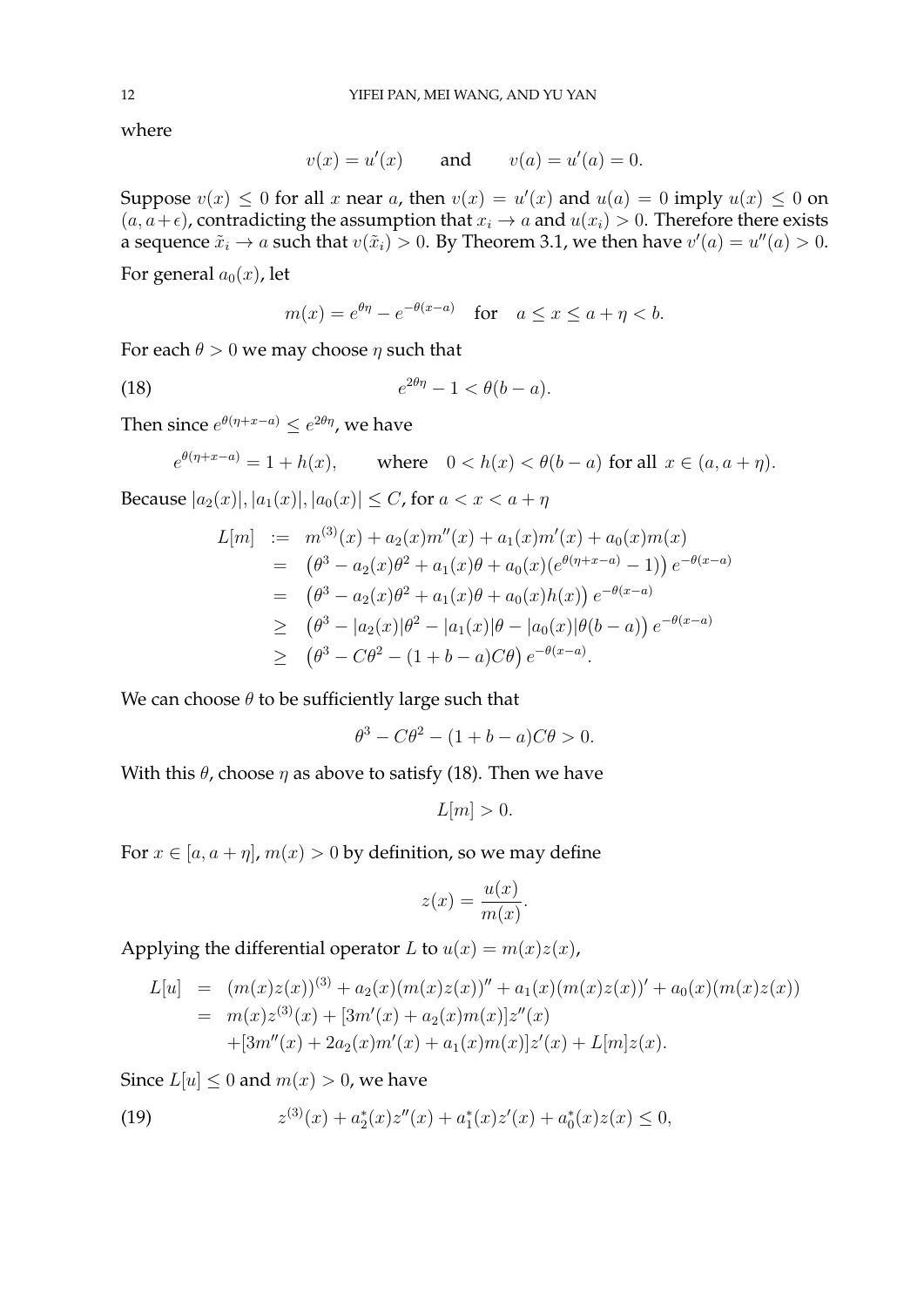where

$$
a_2^*(x) = \frac{3m'(x)}{m(x)} + a_2(x),
$$
  
\n
$$
a_1^*(x) = \frac{3m''(x) + 2a_2(x)m'(x)}{m(x)} + a_1(x),
$$
  
\n
$$
a_0^*(x) = \frac{L[m]}{m(x)}
$$

For fixed  $\theta$ ,  $\frac{m'}{m}$  $\frac{m'}{m}$ ,  $\frac{m''}{m}$  $\frac{n^{\prime\prime}}{m}$  and  $\frac{L[m]}{m}$  are all bounded when  $x\in (a,a+\eta]\subset (a,b)$ , so there exists  $C_1 > 0$  such that

 $|a_2^*(x)|, |a_1^*(x)|, |a_0^*(x)| \leq C_1.$ 

Since  $u'(a) = u(a) = 0$  and  $m'(a) = \theta \neq 0$ , we have

$$
\lim_{x \to a+} z'(x) = \lim_{x \to a+} \frac{u'(x)m(x) - u(x)m'(x)}{m^2(x)} = \frac{u'(a)m(a) - u(a)m'(a)}{m^2(a)} = 0.
$$

The function  $z(x) \in C^2([a, a + \eta])$  satisfies

$$
z'(a) = z(a) = 0
$$
,  $z(x_i) = \frac{u(x_i)}{m(x_i)} > 0$ , and  $z(x) \ge 0$  for  $x \in (a, a + \eta]$ .

Recall that  $m > 0$  and  $L[m] > 0$ , so  $a_0^*(x) > 0$  on  $[a, a + \eta]$ . Then by (19) and the discussion at the beginning of this proof we conclude that

$$
z''(a) > 0.
$$

Consequently,

$$
u''(a) = m''(a)z(a) + 2m'(a)z'(a) + m(a)z''(a)
$$
  
=  $m(a)z''(a)$   
> 0.

This completes the proof.

It is natural to ask if Theorems 1.2 and 1.3 can be generalized to include two or more variables. Generally speaking the answer is no. Even the second order sequential Hopf's lemma fails with two variables. For example, the function  $u(x, y) = xy$  satisfies  $\Delta u = 0$ . Although  $u(0,0) = 0$  and we can find a sequence of points  $(x_i, y_i) \rightarrow (0,0)$  with  $u(x_i, y_i) > 0$ , all directional derivatives of  $u$  vanish at  $(0, 0)$  because  $\nabla u(0, 0) = (0, 0)$ .

It also seems to be difficult to correctly formulate a multi-variable version of a higher order Hopf's lemma. When *n* is odd, Conditions (4) and (7) require  $u(x_i)$  to assume different sign at the two endpoints, and  $u^{(n-1)}(a)$  and  $u^{(n-1)}(b)$  have opposite sign in Theorems 1.2 and 1.3.

This "boundary effect" is not an issue when  $n = 2$  because it is an even number and  $u'(b) = -D_{\eta}u(b)$ , where  $\eta$  denotes the direction pointing toward the center of the interval. Therefore, Theorems 1.2 and 1.3 and be combined to state that  $D_n u > 0$  on the boundary of the interval  $(a, b)$ . When n is odd, however, we will not be able to unify the two derivatives at the two endpoints. In the multi-variable case, the boundary will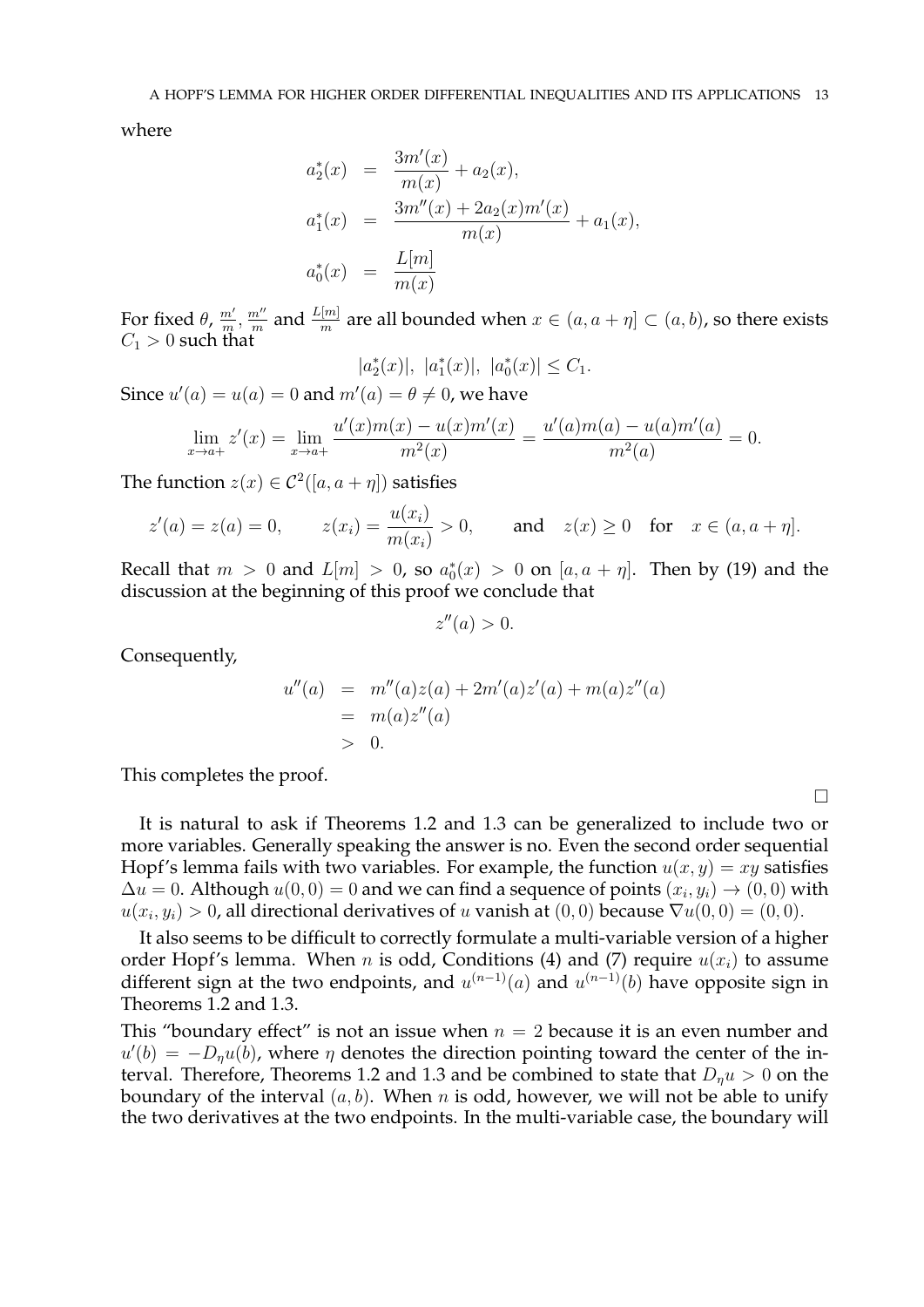be even more complicated, so it appears to be difficult to formulate a clear and unified expression for the derivatives like the one in the classical Hopf's lemma.

### 6. APPLICATIONS OF HIGHER ORDER HOPF'S LEMMAS

In this section we will give some additional applications of the higher order Hopf's lemmas.

Applying Theorem 2.1 to both functions  $u$  and  $-u$  gives a new proof of the standard uniqueness theorem of linear ODEs:

**Corollary 6.1.** Let  $u \in C^n((a, b)) \bigcap C^{n-1}([a, b))$  be a function which satisfies

$$
u^{(n)}(x) + a_{n-1}(x)u^{n-1}(x) + \cdots + a_1(x)u'(x) + a_0(x)u(x) = 0 \quad \text{for } x \in (a, b)
$$

*where*  $n \geq 2$  *is a positive integer and*  $a_{n-1}(x), ..., a_1(x), a_0(x)$  *are in*  $C([a, b))$ *. Assume that* u *satisfies*

$$
u(a) = u'(a) = \cdots = u^{(n-2)}(a) = u^{(n-1)}(a) = 0.
$$

*Then*  $u \equiv 0$ *.* 

*When*  $n = 2$ , it suffices to assume that  $a_1(x)$  and  $a_0(x)$  are bounded functions.

Another immediate consequence of Theorem 1.2 is a unique continuation theorem.

**Corollary 6.2.** *Suppose*  $u \in C^{\infty}([a, b))$  *satisfies* 

$$
u^{(n)}(x) + a_{n-1}(x)u^{n-1}(x) + \cdots + a_1(x)u'(x) + a_0(x)u(x) \le 0,
$$

*where*  $n \geq 2$  *is a positive integer and*  $a_{n-1}(x), ..., a_1(x), a_0(x)$  *are in*  $C([a, b))$ *. If Condition* (4) holds, then it cannot be true that  $u^{(k)}(a)=0$  for all  $k=0,1,....$ 

*When*  $n = 2$ , it suffices to assume that  $a_1(x)$  and  $a_0(x)$  are bounded functions.

When u is in  $C^{\infty}([a, b))$ , Theorem 1.2 also follows from Corollary 6.2, hence the two results are equivalent. Here is the proof.

*Proof:* Assume Corollary 6.2 holds and  $u \in C^{\infty}([a, b))$  satisfies (2), (3), and (4), we need to show that  $u^{(n-1)}(a) > 0$ .

Condition (4) and the  $(n - 1)$ -th degree Taylor's expansion of u near a implies that  $u^{(n-1)}(a) \geq 0.$ 

Suppose  $u^{(n-1)}(a) = 0$ .

Then by the *n*-th degree Taylor's expansion of u near a we have  $u^{(n)}(a) \geq 0$ . On the other hand, (2) and (3) imply  $u^{(n)}(a) \leq 0$ . Therefore  $u^{(n)}(a) = 0$ . Again the  $(n + 1)$ -th degree Taylor's expansion of  $u$  near  $a$  implies that  $u^{(n+1)}(a) \geq 0$ .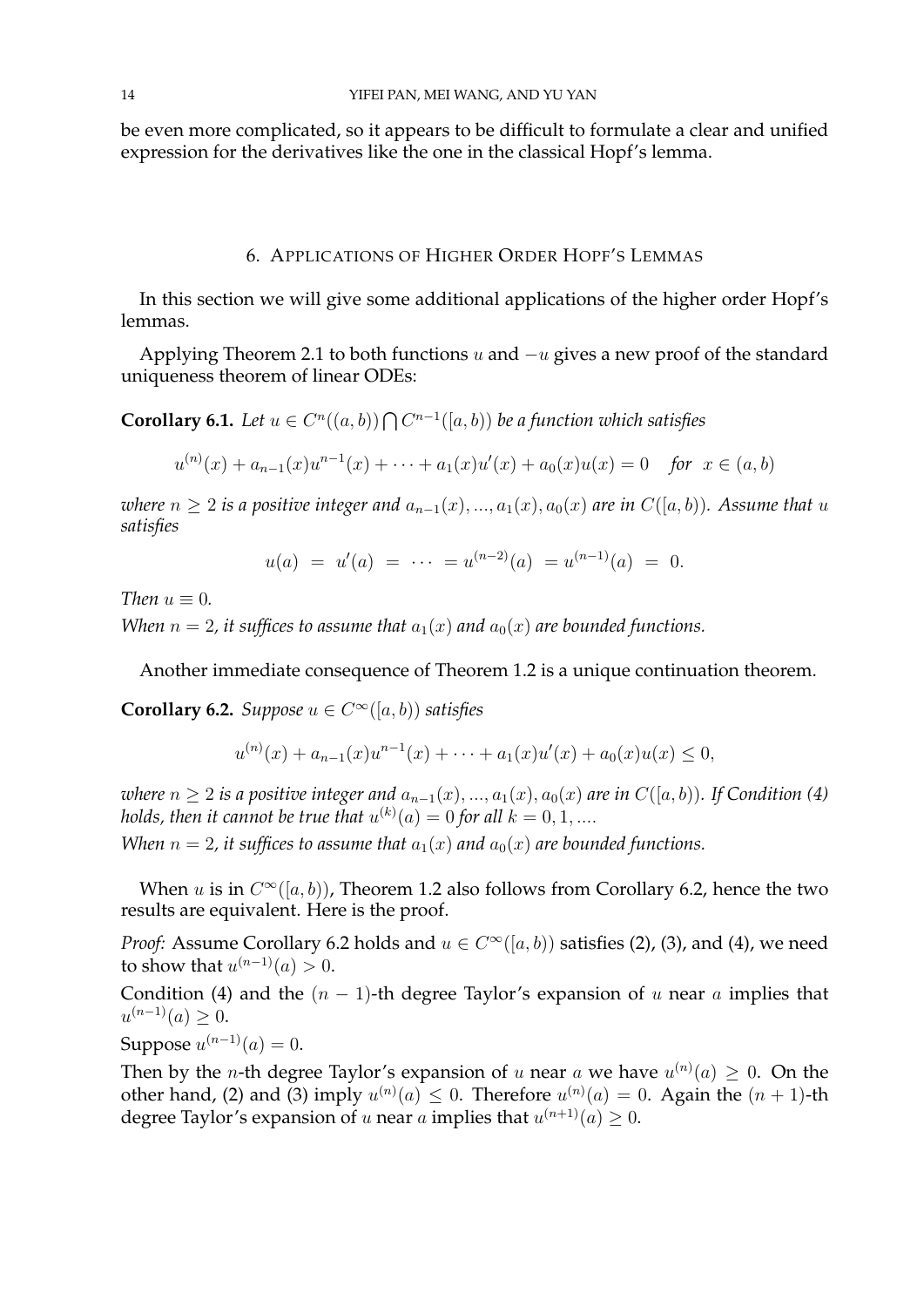If  $u^{(n+1)}(a) > 0$ , then for x close to a,

$$
u(x) = \frac{u^{(n+1)}(a)}{(n+1)!}(x-a)^{n+1} + O((x-a)^{n+2})
$$
  
\n
$$
u'(x) = \frac{u^{(n+1)}(a)}{n!}(x-a)^n + O((x-a)^{n+1})
$$
  
\n
$$
\vdots
$$
  
\n
$$
u^{(n-1)}(x) = \frac{u^{(n+1)}(a)}{2!}(x-a)^2 + O((x-a)^3)
$$
  
\n
$$
u^{(n)}(x) = \frac{u^{(n+1)}(a)}{1!}(x-a) + O((x-a)^2).
$$

Therefore, since  $a_0(x),..., a_{n-1}(x)$  are bounded,

$$
u^{(n)}(x) + a_{n-1}(x)u^{n-1}(x) + \dots + a_1(x)u'(x) + a_0(x)u(x)
$$
  
= 
$$
u^{(n+1)}(a)\Big[(x-a) + \frac{a_{n-1}(x)}{2!}(x-a)^2 + \dots + \frac{a_2(x)}{(n-1)!}(x-a)^{n-1} + \frac{a_1(x)}{n!}(x-a)^n + \frac{a_0(x)}{(n+1)!}(x-a)^{n+1}\Big] + O((x-a)^2)
$$
  
> 0,

provided that  $x - a > 0$  is sufficiently small. This contradicts (2). Hence  $u^{(n+1)}(a) = 0$ . Next we can show by similar argument that  $u^{(n+2)}(a) = 0$ , then  $u^{(n+3)}(a) = 0$ , .... So  $u^{(k)}(a) = 0$  for all  $k = 0, 1, 2...$  But this contradicts Corollary 6.2. Therefore we must have  $u^{(n-1)}(a)>0$ , and Theorem 1.2 holds.

 $\Box$ 

The last application is about the boundary behavior of solutions to a type of nonlinear ODEs. A similar "boundary estimate" concerning solutions of boundary-value problem for a semilinear Poisson PDE was given in [2].

**Theorem 6.3.** Let  $u \in C^n([a, b])$  satisfy

(20) 
$$
u^{(n)}(x) = f(u, u', ..., u^{(n-1)}) \quad \text{in } [a, b],
$$

*where*  $f(z_1, ..., z_n) : \mathbf{R}^n \to \mathbf{R}$  *is Lipschitz continuous in all variables.* 

(*i*) Assume  $u(a) = u'(a) = \cdots = u^{(n-2)}(a) = 0$  and  $u > 0$  in a neighborhood of a. Then *either*

$$
u^{(n-1)}(a) > 0
$$

*or*

$$
u^{(n-1)}(a) = 0, \quad u^{(n)}(a) > 0.
$$

*In either case,* u *is strictly increasing near* a*.*

(*ii*) Assume  $u(b) = u'(b) = \cdots = u^{(n-2)}(b) = 0$  and  $u > 0$  in a neighborhood of b. Then *either*

$$
(-1)^{n-1}u^{(n-1)}(b) > 0
$$

*or*

$$
u^{(n-1)}(b) = 0, \quad (-1)^n u^{(n)}(b) > 0.
$$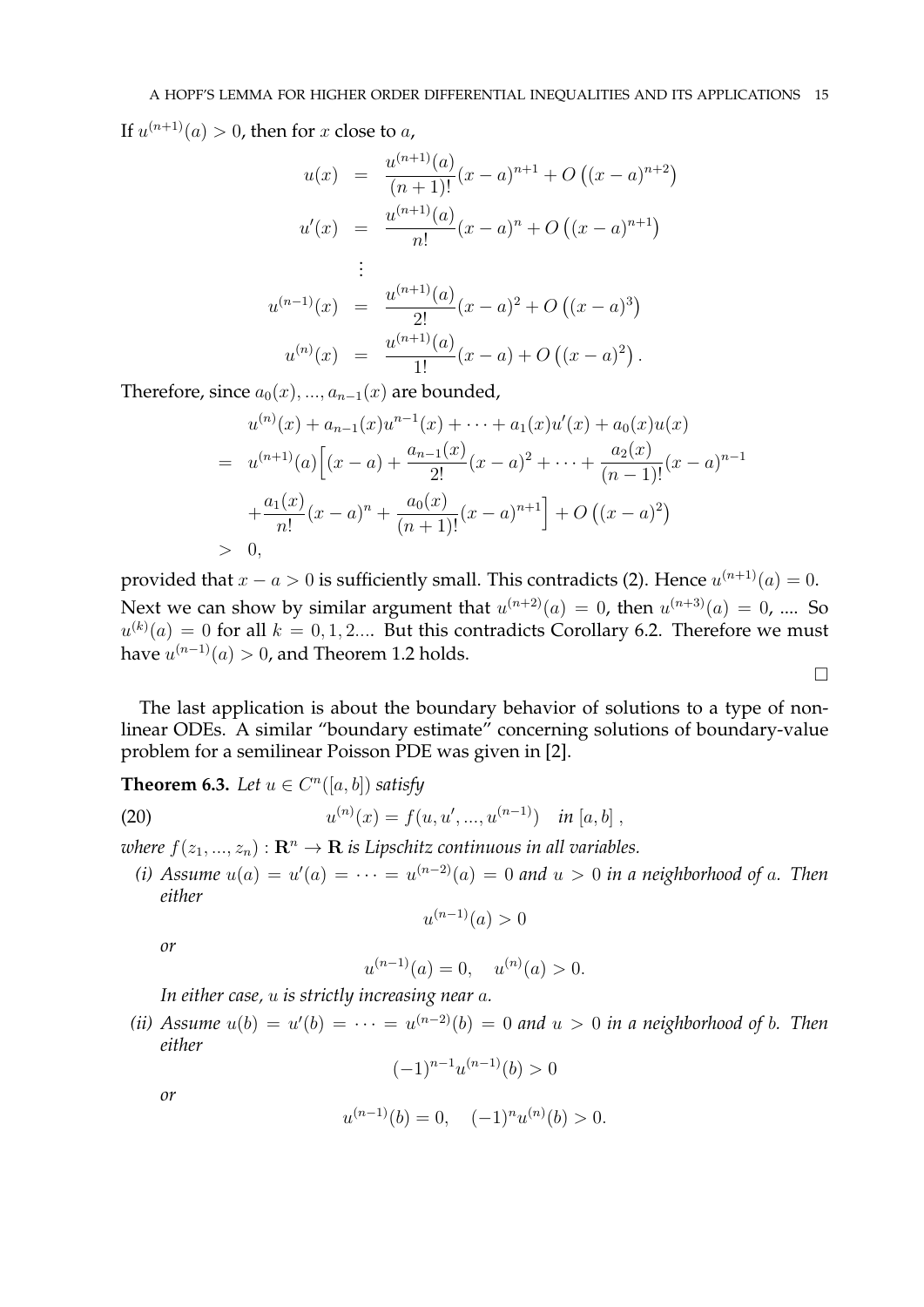*In either case,* u *is strictly decreasing near* b*.*

*Proof:*

(i) Assume  $u(a) = u'(a) = \cdots = u^{(n-2)}(a) = 0$  and  $u > 0$  in a neighborhood of a. Case 1:  $f(0, 0, ..., 0) \leq 0$ .

Since f is Lipschitz, it is differentiable almost everywhere. Then from (20) we have

$$
f(0,0,...,0) = (f(0,0,...,0) - f(u,u',...,u^{(n-1)})) + u^{(n)}(x)
$$
  
= 
$$
- \left( \int_0^1 \frac{\partial f}{\partial z_1} (tu, tu',...,tu^{(n-1)}) dt \right) u
$$
  

$$
- \left( \int_0^1 \frac{\partial f}{\partial z_2} (tu, tu',...,tu^{(n-1)}) dt \right) u'
$$
  

$$
- \cdots
$$
  

$$
- \left( \int_0^1 \frac{\partial f}{\partial z_n} (tu, tu',...,tu^{(n-1)}) dt \right) u^{(n-1)} + u^{(n)}(x).
$$

Hence u satisfies

$$
u^{(n)} + a_{n-1}u^{(n-1)} + \cdots + a_1u' + a_0u = f(0, 0, ..., 0) \le 0,
$$

where

$$
a_{n-1}(x) = -\int_0^1 \frac{\partial f}{\partial z_n}(tu, tu', ..., tu^{(n-1)}) dt,
$$
  
\n
$$
\vdots
$$
  
\n
$$
a_0(x) = -\int_0^1 \frac{\partial f}{\partial z_1}(tu, tu', ..., tu^{(n-1)}) dt.
$$

By Theorem 1.2, we have

$$
u^{(n-1)}(a) > 0.
$$

The  $(n-3)$ -th degree Taylor expansion of  $u'(x)$  near a gives

$$
u'(x) = \frac{1}{(n-2)!}u^{(n-1)}(\theta)(x+1)^{n-2} \quad \text{for some } \ a < \theta < x.
$$

When x is sufficiently close to a,  $u^{(n-1)}(\theta) > 0$ . Thus  $u'(x) > 0$  and  $u(x)$  is strictly increasing.

Case 2:  $f(0, 0, ..., 0) > 0$ .

Since  $u(x) > 0$  near  $x = a$  and  $u(a) = u'(a) = \cdots = u^{(n-2)}(a) = 0$ , from the Taylor expansion of  $u$  at  $a$  we know that  $u^{(n-1)}(a)$  cannot be negative. If it is positive, we are done. Otherwise, suppose  $u^{(n-1)}(a) = 0$ , then by (20) we have

$$
u^{(n)}(a) = f(u(a), u'(a), ..., u^{(n-1)}(a))
$$
  
= f(0, 0, ..., 0)  
> 0.

It follows that  $u(x)$  is strictly increasing near a by discussions similar to those in Case 1.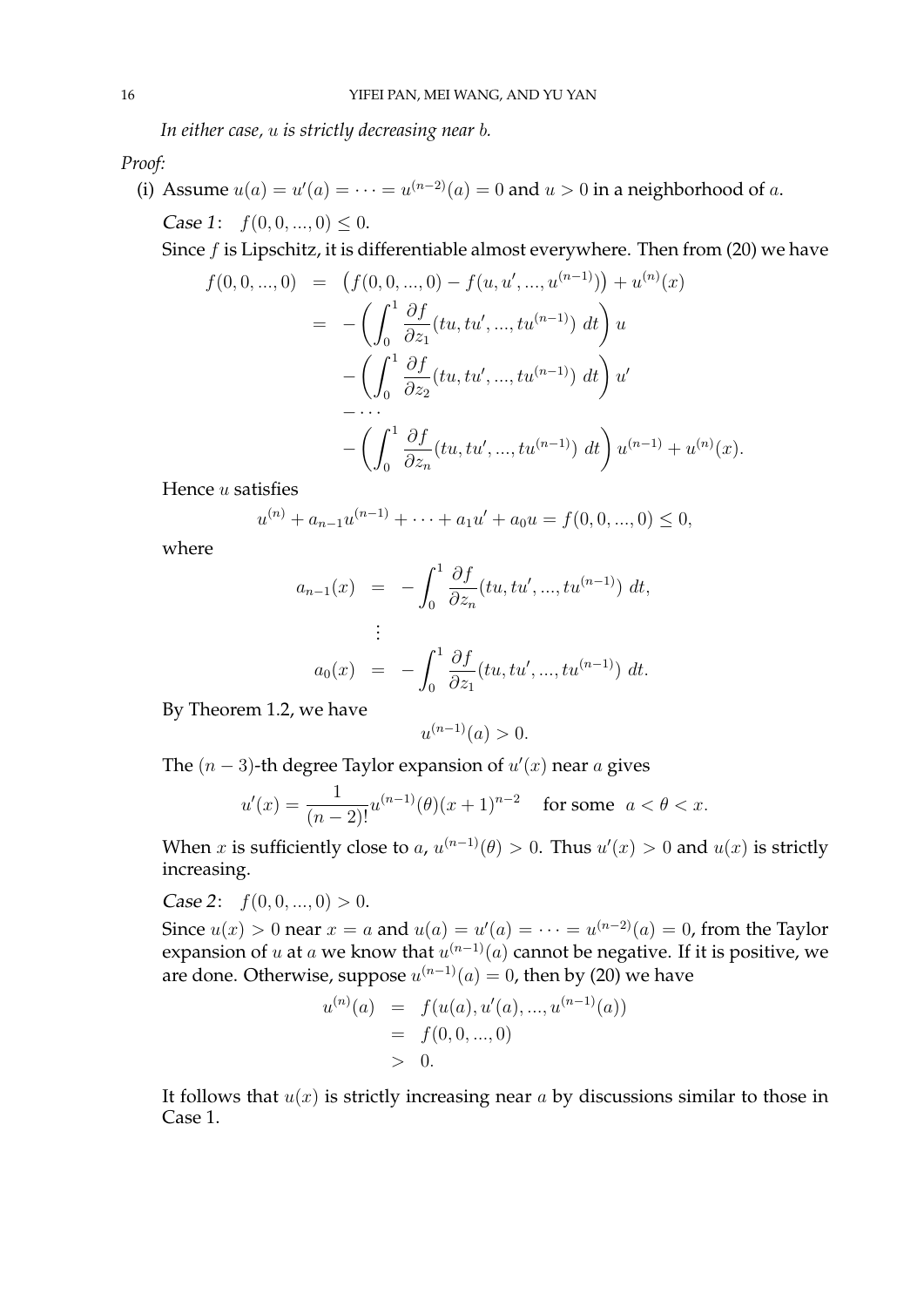(ii) Assume  $u(b) = u'(b) = \cdots = u^{(n-2)}(b) = 0$  and  $u > 0$  in a neighborhood of b. Let  $s = a + b - x$ , define  $\hat{u}(s) := u(x)$ , then

$$
\hat{u}'(s) := -u'(x), \quad \hat{u}''(s) := u''(x), \quad ..., \quad \hat{u}^{(n)}(s) := (-1)^n u^{(n)}(x).
$$

Then  $\hat{u}$  satisfies

$$
\hat{u}^{(n)}(s) = (-1)^n f\left(\hat{u}(s), -\hat{u}'(s), \dots, (-1)^{n-1} \hat{u}^{(n-1)}(s)\right),
$$

with  $\hat{u}(a) = \hat{u}'(a) = \cdots = \hat{u}^{(n-2)}(a) = 0$  and  $\hat{u} > 0$  in a neighborhood of  $a$ . Then by the result in (i) we know that either

$$
\hat{u}^{(n-1)}(a) > 0
$$

or

$$
\hat{u}^{(n-1)}(a) = 0, \quad \hat{u}^{(n)}(a) > 0.
$$

In either case,  $\hat{u}$  is strictly increasing near  $a$ . Therefore, either

$$
(-1)^{n-1}u^{(n-1)}(b) > 0
$$

or

$$
u^{(n-1)}(b) = 0, \quad (-1)^n u^{(n)}(b) > 0.
$$

In either case,  $u$  is strictly decreasing near  $b$ .

In this theorem, it is necessary to assume that  $f$  is Lipschitz. For example, in Equation (17) the function  $f(z_1, ..., z_n) = z_1^{\alpha}$  is only Hölder continuous, but not Lipschitz continuous. The solution

$$
u = \begin{cases} (-1)^{n-1} \lambda_n (-x)^{\frac{n}{1-\alpha}}, & x < 0\\ -\lambda_n x^{\frac{n}{1-\alpha}}, & x \ge 0 \end{cases}
$$

satisfies  $u^{(n-1)}(0) = u^{(n)}(0) = 0$ , so the theorem does not hold in this case.

# APPENDIX A. AN ALTERNATIVE PROOF OF THEOREM 3.1

Here we give an alternative and elegant proof of Theorem 3.1 suggested by the referee of an earlier manuscript. This proof was inspired by [1]. *Proof:* Let

$$
h_i = \sin\left(\frac{\pi}{2} + \frac{\pi}{9} \cdot \frac{x - y_i}{x_i - a}\right)
$$

where  $y_i = \frac{x_i+a}{2}$  $\frac{+a}{2}$ . Then

$$
0 < \sin\left(\frac{\pi}{2} - \frac{\pi}{9}\right) \le h_i \le 1 < \infty \quad \text{on } [a, x_i]
$$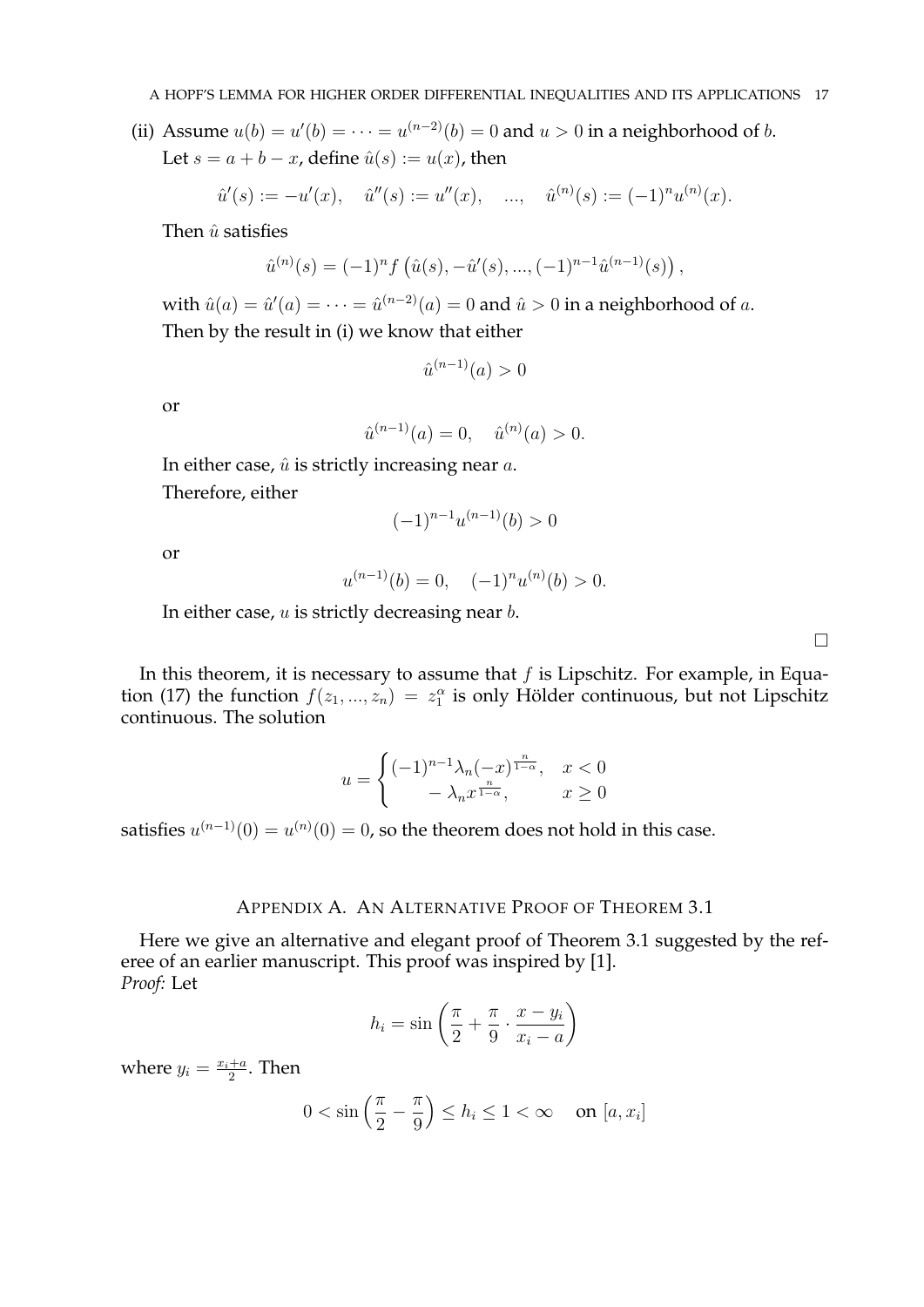$$
h'_i(x) = \frac{\pi}{9} \cdot \frac{1}{x_i - a} \cos\left(\frac{\pi}{2} + \frac{\pi}{9} \cdot \frac{x - y_i}{x_i - a}\right)
$$
  

$$
h''_i(x) = -\left(\frac{\pi}{9} \cdot \frac{1}{x_i - a}\right)^2 \sin\left(\frac{\pi}{2} + \frac{\pi}{9} \cdot \frac{x - y_i}{x_i - a}\right)
$$
  

$$
= -\left(\frac{\pi}{9} \cdot \frac{1}{x_i - a}\right)^2 h_i.
$$

It follows that on  $[a,x_i]$ ,

$$
L[h_i] := h_i''(x) + a_1(x)h_i'(x) + a_0(x)h_i(x)
$$
  
\n
$$
= -\left(\frac{\pi}{9} \cdot \frac{1}{x_i - a}\right)^2 h_i + a_1(x) \cdot \frac{\pi}{9} \cdot \frac{1}{x_i - a} \cdot \cos\left(\frac{\pi}{2} + \frac{\pi}{9} \cdot \frac{x - y_i}{x_i - a}\right) + a_0(x)h_i(x)
$$
  
\n
$$
\leq -\left(\frac{\pi}{9} \cdot \frac{1}{x_i - a}\right)^2 \sin\left(\frac{\pi}{2} - \frac{\pi}{9}\right) + C \cdot \left(\frac{\pi}{9} \cdot \frac{1}{x_i - a}\right) + C
$$
  
\n
$$
\to -\infty \quad \text{as} \quad i \to \infty,
$$

where the last inequality is true because  $x_i \rightarrow a$  as  $i \rightarrow \infty$ . Therefore when *i* is large,  $L[h_i] < 0$  on  $[a, x_i]$ . Define

$$
w_i = \frac{u}{h_i}.
$$

Then

$$
L[u] = L[h_i w_i]
$$
  
=  $h_i w''_i + (2h_i + a_1 h_i) w'_i + L[h_i] w_i.$ 

On  $[a, x_i]$ , since  $L[u] \leq 0$  and  $h_i > 0$ , we have

$$
\tilde{L}_i[w_i] := w''_i + \frac{2h_i + a_1h_i}{h_i}w'_i + \frac{L[h_i]}{h_i}w_i \leq 0.
$$

Since  $L[h_i] < 0$  and  $h_i > 0$ , the linear term coefficient  $\frac{L[h_i]}{h_i} < 0$ . Thus the classical maximum principle and Hopf's lemma both apply to  $\tilde{L}_i[w_i].$ 

Because  $w_i(a) = 0$  and  $w_i(x_i) > 0$ , by the maximum principle we have

$$
w_i(x) > 0 \quad \text{in } (a, x_i).
$$

Then by the Hopf's lemma

$$
w_i'(a) > 0.
$$

Finally, since 
$$
w_i(a) = \frac{u(a)}{h_i(a)} = 0
$$
 and  $h_i(a) > 0$ , we obtain  
\n
$$
u'(a) = w'_i(a)h_i(a) + w_i(a)h'_i(a) > 0.
$$

This proves Theorem 3.1.

### **Acknowledgment**: